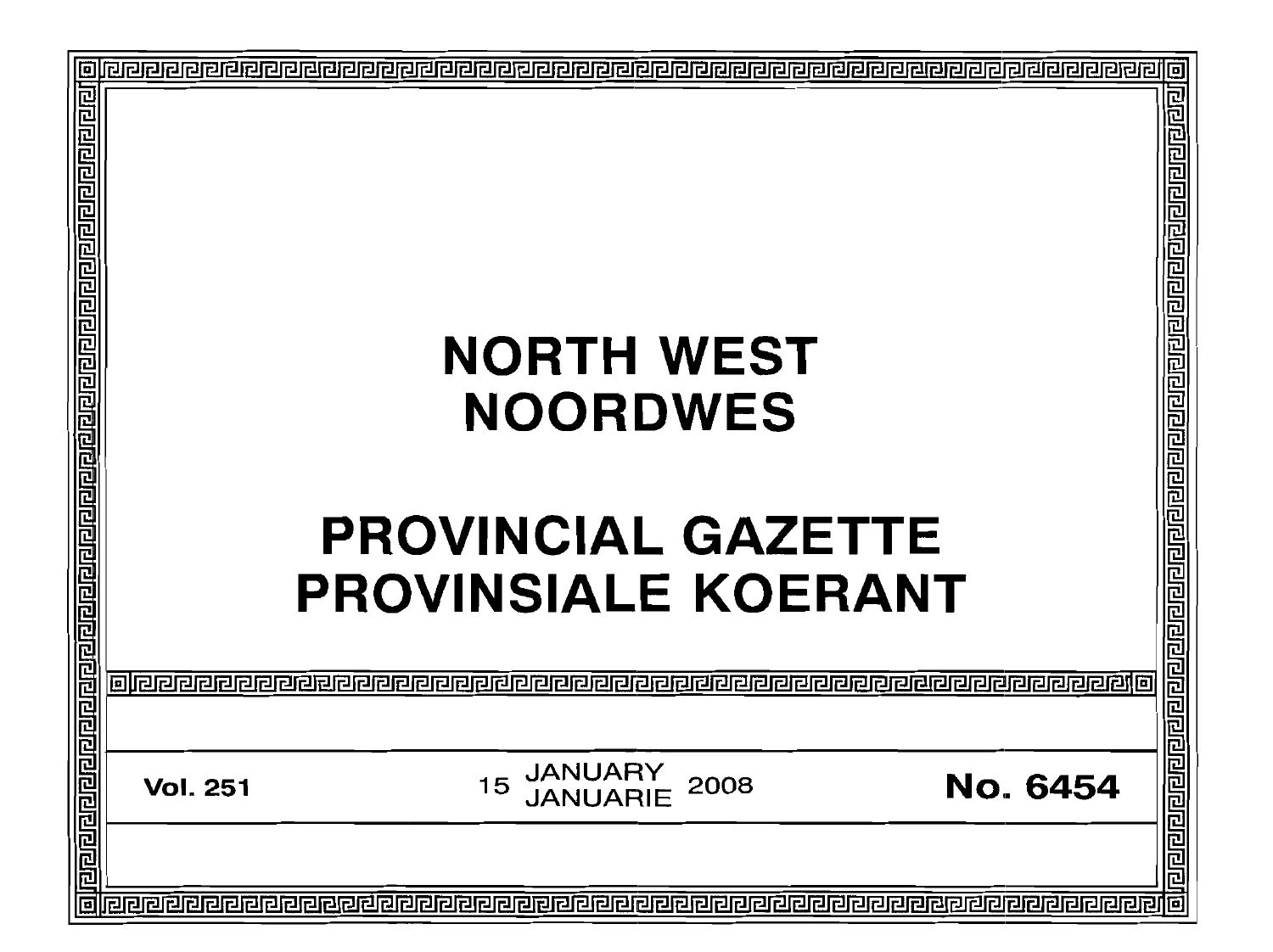| <b>CONTENTS</b> |                                                                                                                            |             |                |              | <b>INHOUD</b>                                                                                           |          |                       |  |
|-----------------|----------------------------------------------------------------------------------------------------------------------------|-------------|----------------|--------------|---------------------------------------------------------------------------------------------------------|----------|-----------------------|--|
| No.             |                                                                                                                            | Page<br>No. | Gazette<br>No. | No.          |                                                                                                         | No.      | Bladsy Koerant<br>No. |  |
|                 | <b>GENERAL NOTICES</b>                                                                                                     |             |                |              | <b>ALGEMENE KENNISGEWINGS</b>                                                                           |          |                       |  |
| 1.              | and<br>Townships<br>Town-planning<br>Ordinance (15/1986): Peri-Urban Areas<br>Amendment Scheme                             | 8           | 6453           | $\mathbf{1}$ | Ordonnansie op Dorpsbeplanning en<br>$(15/1986)$ :<br><b>Buitestedelike</b><br>Dorpe                    |          |                       |  |
|                 | 2 do.: Rustenburg Amendment Scheme                                                                                         |             |                |              |                                                                                                         | 8        | 645                   |  |
| з               | do.: Rustenburg Amendment Scheme                                                                                           | 8           | 6454           | 2<br>з       | do.: Rustenburg-wysigingskema 663<br>do.: Rustenburg-wysigingskema 664                                  | 9<br>9   | 645<br>645            |  |
| 4               | do.: Rustenburg Amendment Scheme                                                                                           | 9           | 6454           | 4            | do.: Rustenburg-wysigingskema 665                                                                       | 10       | 645                   |  |
|                 |                                                                                                                            | 10          | 6454           | 5<br>6       | do.: Rustenburg-wysigingskema 666<br>do.: Rustenburg-wysigingskema 667                                  | 11<br>12 | 645<br>645            |  |
| 5               | do.: Rustenburg Amendment Scheme                                                                                           | 11          | 6454           | 7            | do.: Rustenburg-wysigingskema 668                                                                       | 12       | 645                   |  |
| 6               | do.: Rustenburg Amendment Scheme                                                                                           |             |                | 8            | do.: Brits-wysigingskema 1/519<br>9 Wet op Ontwikkelingsfasilitering, 1995:                             | 13       | 645                   |  |
| 7               | do.: Rustenburg Amendment Scheme                                                                                           | 11<br>12    | 6454<br>6454   |              | Stigting van 'n grondontwikkelings-<br>gebied: Gedeeltes 582 en 586, plaas                              |          |                       |  |
| 8<br>9          | do.: Brits Amendment Scheme 1/519<br>Development Facilitation Act, 1995:                                                   | 13          | 6454           |              | Townlands of Klerksdorp 424 IP<br>10 do.: do.: Resterende Gedeelte van                                  | 16       | 645                   |  |
|                 | Establishment of a land development<br>area: Portions 582 and 586, farm<br>Townlands of Klerksdorp 424 IP                  | 15          | 6454           |              | Gedeelte 1 van Erf 1151, Potchefstroom<br>11 do.: do.: Erf 1066, Baillie Park-uitbreiding               | 18       | 654                   |  |
|                 | 10 do.: do.: Remainder Portion and Portion                                                                                 |             |                |              | 12 do.: do.: Gedeeltes van Gedeeltes 53 en                                                              | 20       | 645                   |  |
| 11              | 1 of Erf 1151, Potchefstroom<br>do.: do.: Erf 1066, Baillie Park Extension                                                 | 17          | 6545           |              | 99, Gedeeltes 129 en 157, gedeelte van                                                                  |          |                       |  |
|                 | 12 do.: do.: Portions of Portions 53 and 99,<br>Portions 129 and 157, portions of the                                      | 19          | 6454           |              | Resterende Gedeeltes van Gedeeltes<br>158 en 164 en gedeelte van Gedeelte<br>185, plaas Kroondal 304 JQ | 22       | 645                   |  |
|                 | Remaining Extents of Portions 158 and<br>164 and portion of Portion 185, farm                                              | 21          | 6454           |              | 13 Wet op Opheffing van Beperkings<br>(84/1967): Opheffing van titelvoor-                               |          |                       |  |
| 13              | Removal of Restrictions Act (84/1967):<br>Removal of restrictions: Erf 354, Van der                                        |             |                |              | waardes: Erf 354, Van der Hoffpark-<br>uitbreiding 4, Potchefstroom                                     | 14       | 645                   |  |
|                 | Hoffpark Extension 4, Potchefstroom                                                                                        | 13          | 6454           |              | <b>PLAASLIKE BESTUURSKENNISGEWINGS</b>                                                                  |          |                       |  |
|                 | <b>LOCAL AUTHORITY NOTICES</b>                                                                                             |             |                | 1.           | Ordonnansie op die Verdeling van Grond                                                                  |          |                       |  |
| 1               | Division of Land Ordinance (20/1986):<br>Local Municipality of Madibeng: Division<br>of land: Remaining Extent of the farm |             |                |              | (20/1986): Plaaslike Munisipaliteit van<br>Madibeng: Verdeling<br>van<br>grond:                         |          |                       |  |
| $\mathbf{2}$    | Town-planning<br>and<br>Townships<br>Ordinance (15/1986): Tlokwe City                                                      | 23          | 6454           |              | Resterende Gedeelte van die plaas<br>2 Ordonnansie op Dorpsbeplanning en                                | 23       | 645                   |  |
|                 | of<br>Potchefstroom:<br>Council<br>Potchefstroom Amendment Schemes                                                         |             |                |              | Dorpe (15/1986): Tlokwe Stadsraad van<br>Potchefstroom: Potchefstroom-wysiging-                         |          |                       |  |
| з               | 1292, 1314, 1353, 1378 and 1405<br>do.: Rustenburg Local Municipality:<br>Declaration as an approved township:             | 23          | 6454           |              | skemas 1292, 1314, 1353, 1378 en 1405<br>3 do.: Rustenburg Plaaslike Munisipaliteit:                    | 24       | 645                   |  |
|                 | Waterval East Extension 39                                                                                                 | 26          | 6454           |              | Verklaring tot goedgekeurde dorp:                                                                       |          |                       |  |
| 4               | do.: do.: Rustenburg Amendment                                                                                             | 30          | 6454           |              | Waterval East-uitbreiding 39<br>4 do.: do.: Rustenburg-wysigingskema 368                                | 28<br>30 | 645<br>645            |  |
|                 |                                                                                                                            |             |                |              |                                                                                                         |          |                       |  |

# **INHOUD**

# **ALGEMENE KENNISGEWINGS**

| 1  | Ordonnansie op Dorpsbeplanning en            |    |      |
|----|----------------------------------------------|----|------|
|    | (15/1986): Buitestedelike<br>Dorpe           |    |      |
|    | Gebiede-wysigingskema                        | 8  | 6454 |
| 2  | do.: Rustenburg-wysigingskema 663            | 9  | 6454 |
| 3  | do.: Rustenburg-wysigingskema 664            | 9  | 6454 |
| 4  | do.: Rustenburg-wysigingskema 665            | 10 | 6454 |
| 5  | do.: Rustenburg-wysigingskema 666            | 11 | 6454 |
| 6  | do.: Rustenburg-wysigingskema 667            | 12 | 6454 |
| 7  | do.: Rustenburg-wysigingskema 668            | 12 | 6454 |
| 8  | do.: Brits-wysigingskema 1/519               | 13 | 6454 |
| 9  | Wet op Ontwikkelingsfasilitering, 1995:      |    |      |
|    | Stigting van 'n grondontwikkelings-          |    |      |
|    | gebied: Gedeeltes 582 en 586, plaas          |    |      |
|    | Townlands of Klerksdorp 424 IP               | 16 | 6454 |
| 10 | do.: do.:<br>Resterende Gedeelte van         |    |      |
|    | Gedeelte 1 van Erf 1151, Potchefstroom       | 18 | 6545 |
| 11 | do.: do.: Erf 1066, Baillie Park-uitbreiding |    |      |
|    |                                              | 20 | 6454 |
| 12 | do.: do.: Gedeeltes van Gedeeltes 53 en      |    |      |
|    | 99, Gedeeltes 129 en 157, gedeelte van       |    |      |
|    | Resterende Gedeeltes van Gedeeltes           |    |      |
|    | 158 en 164 en gedeelte van Gedeelte          |    |      |
|    | 185, plaas Kroondal 304 JQ                   | 22 | 6454 |
| 13 | Wet op Opheffing van Beperkings              |    |      |
|    | (84/1967): Opheffing van titelvoor-          |    |      |
|    | waardes: Erf 354, Van der Hoffpark-          |    |      |
|    | uitbreiding 4, Potchefstroom                 | 14 | 6454 |
|    | <b>PLAASLIKE BESTUURSKENNISGEWINGS</b>       |    |      |
| 1  | Ordonnansie op die Verdeling van Grond       |    |      |
|    | (20/1986): Plaaslike Munisipaliteit van      |    |      |
|    | Verdeling<br>Madibeng:<br>van<br>grond:      |    |      |
|    | Resterende Gedeelte van die plaas            |    |      |
|    | Goeie Hoop 450 JQ                            | 23 | 6454 |
| 2  | Ordonnansie op Dorpsbeplanning en            |    |      |
|    | Dorpe (15/1986): Tlokwe Stadsraad van        |    |      |
|    | Potchefstroom: Potchefstroom-wysiging-       |    |      |
|    | skemas 1292, 1314, 1353, 1378 en 1405        | 24 | 6454 |
| з  | do.: Rustenburg Plaaslike Munisipaliteit:    |    |      |
|    | Verklaring tot goedgekeurde dorp:            |    |      |
|    | Waterval East-uitbreiding 39                 | 28 | 6454 |
| 4  | do.: do.: Rustenburg-wysigingskema 368       | 30 | 6454 |
|    |                                              |    |      |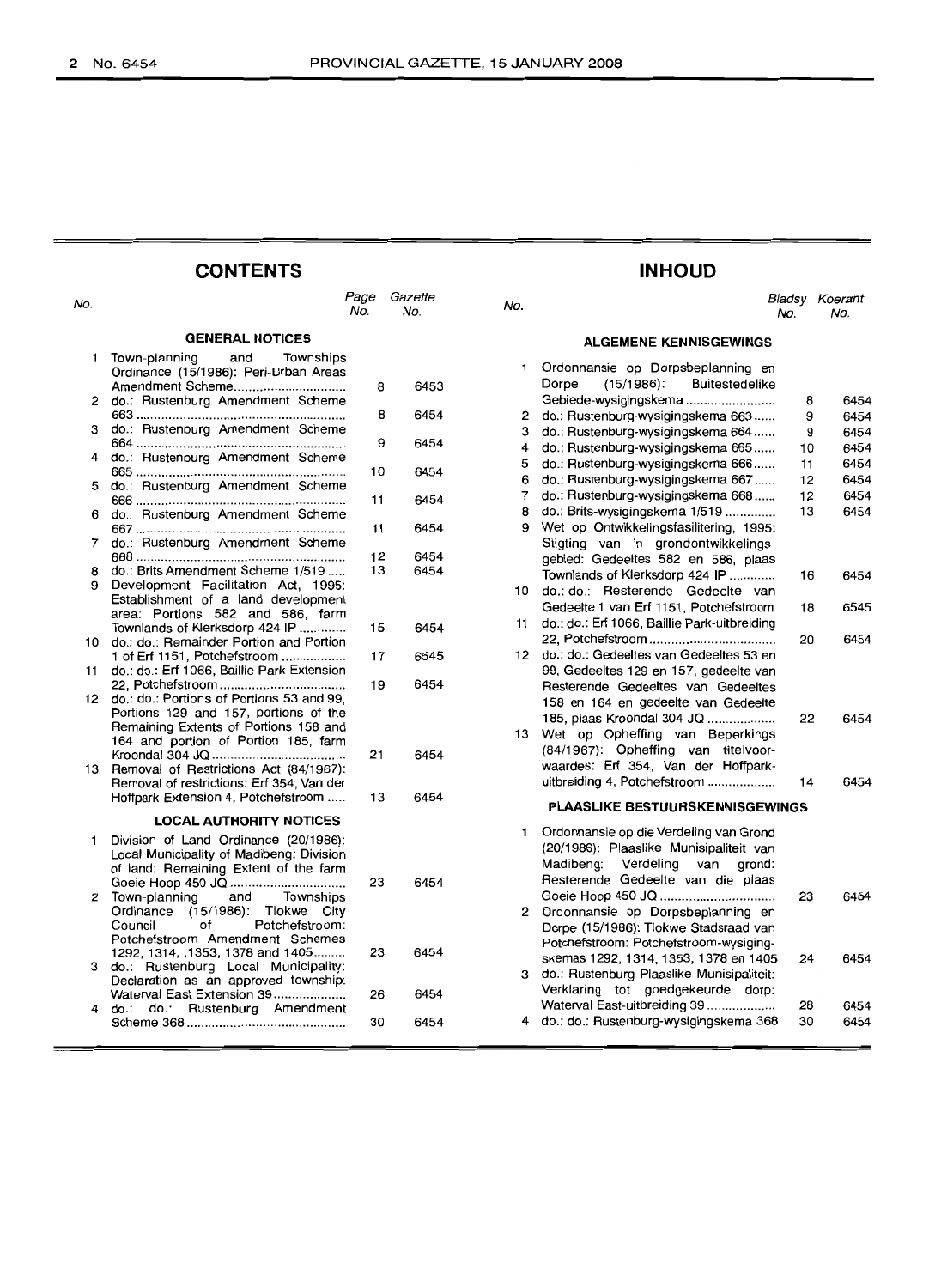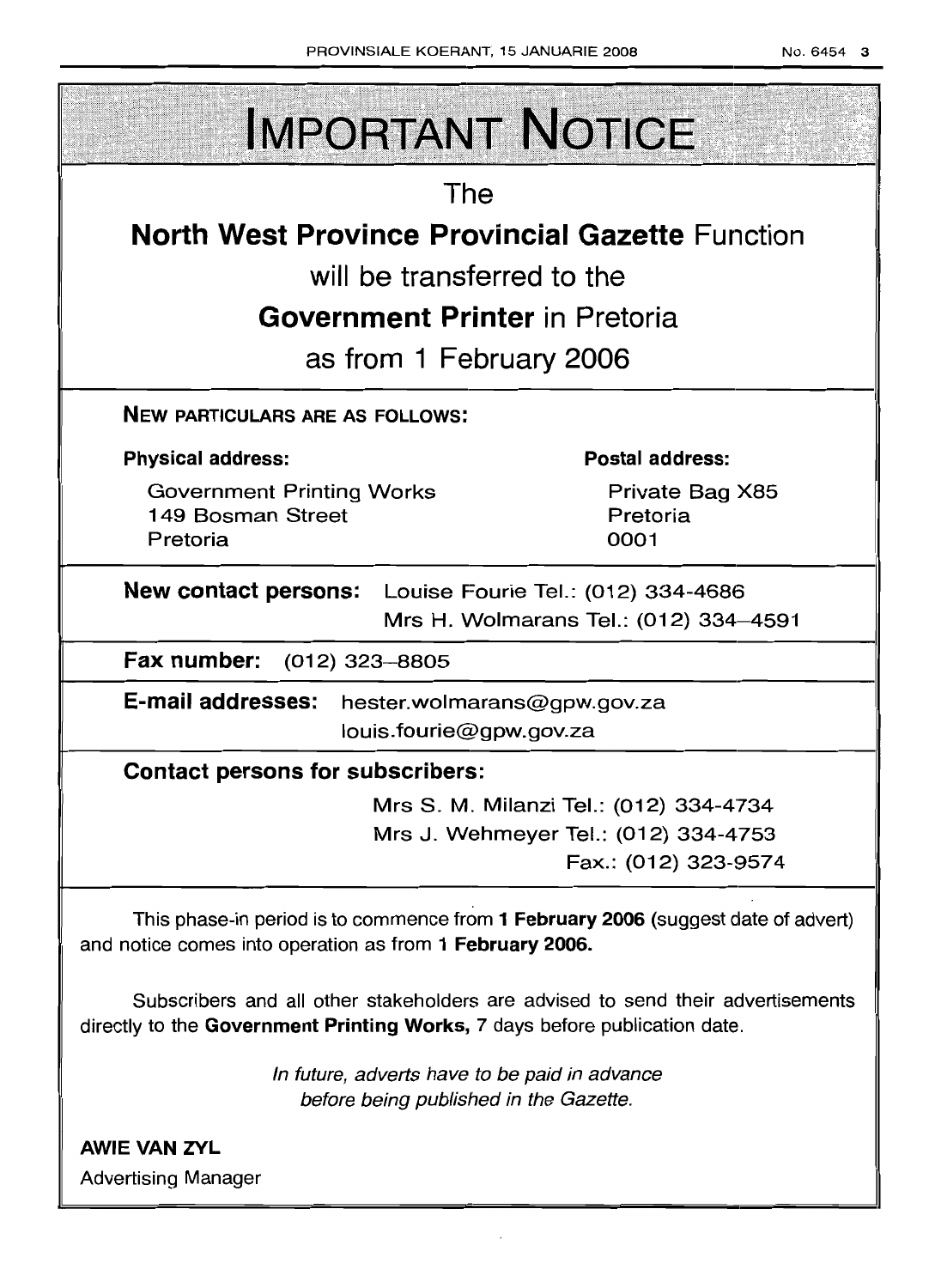. **IT** IS THE CLIENTS RESPONSIBILITY TO ENSURE THAT THE CORRECT AMOUNT IS PAID AT THE CASHIER OR DEPOSITED INTO THE GOVERNMENT PRINTING WORKS BANK ACCOUNT AND ALSO THAT THE REQUISITION/COVERING LETTER TOGETHER WITH THE ADVERTISEMENTS AND THE PROOF OF DEPOSIT REACHES THE GOVERNMENT PRINTING WORKS IN TIME FOR INSERTION IN THE PROVINCIAL GAZETTE.

# **No ADVERTISEMENTS WILL BE PLACED WITHOUT PRIOR PROOF OF PRE-PAYMENT.**

1/4 page **R 187.37** Letter Type: Arial Size: 10 Line Spacing: At: Exactly 11pt

# 1/4page **R 374.75**

Letter Type: Arial Size: 10 Line Spacing: At: Exactly 11pt

# 1/4page **R 562.13**

Letter Type: Arial Size: 10 Line Spacing: At:<br>Exactly 11pt **Exactly** 

# 1/4page **R 749.50** Letter Type: Arial Size: 10 Line Spacing: At: Exactly 11 pt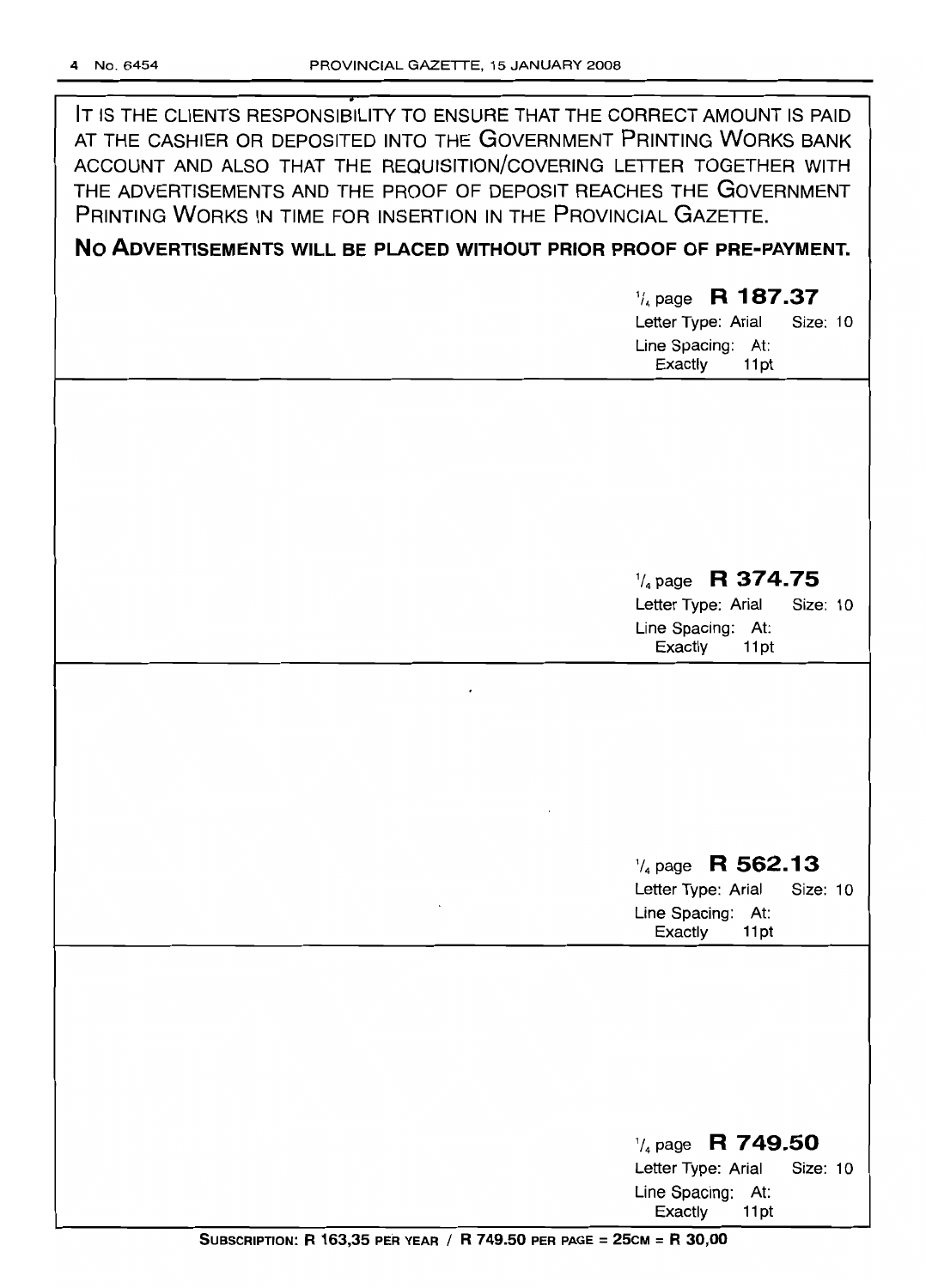

(2) erroneous classification of a notice, or the placement of such notice in any section or under any heading other than the section or heading stipulated by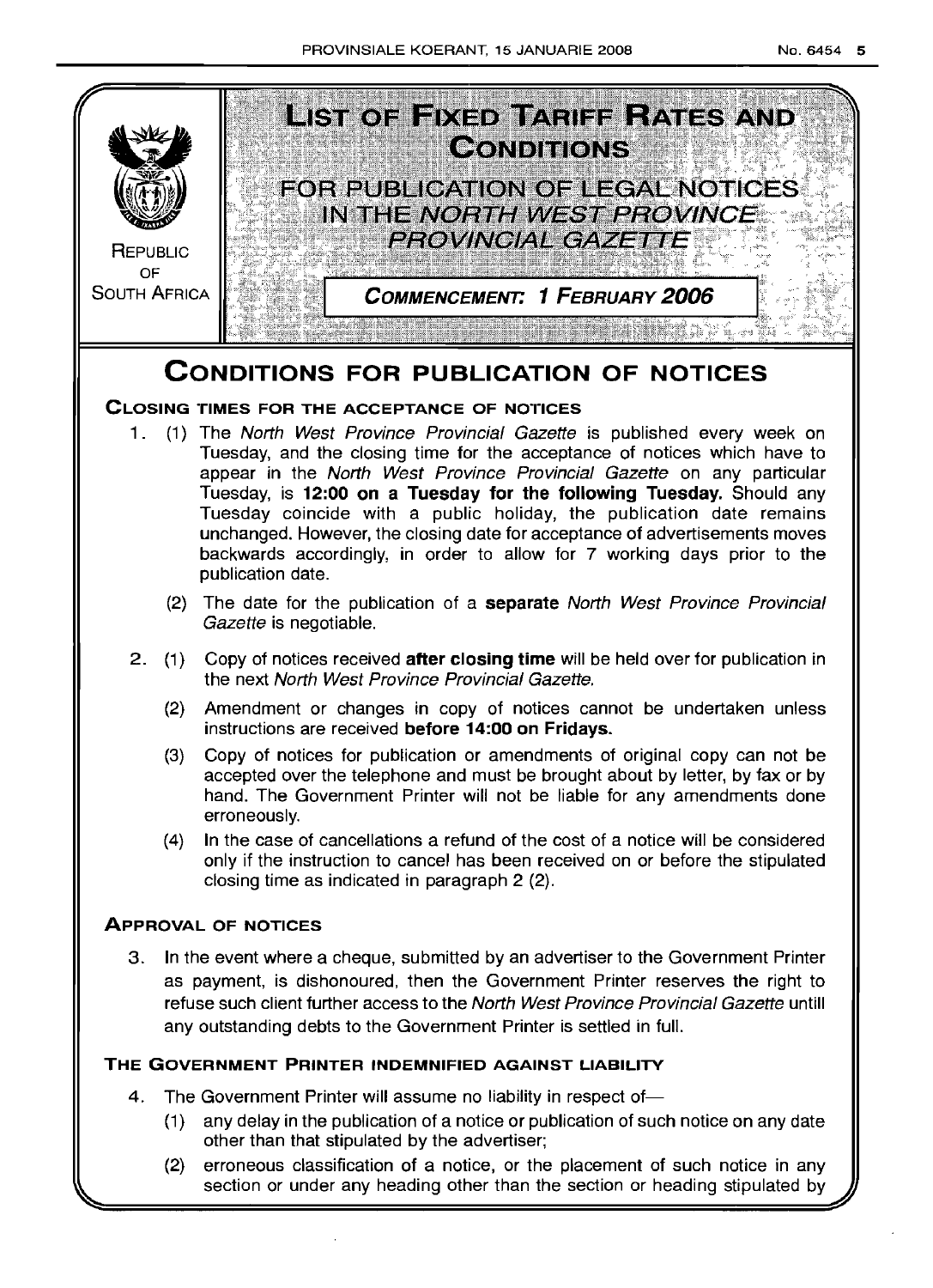- (3) any editing, revision, omission, typographical errors or errors resulting from faint or indistinct copy.
- (4) The Government Printing Works is not responsible for any amendments.

# LIABILITY OF ADVERTISER

5. Advertisers will be held liable for any compensation and costs arising from any action which may be instituted against the Government Printer in consequence of the publication of any notice.

# **COPY**

- 6. Copy of notices must be typed on one side of the paper only and may not constitute part of any covering letter or document.
- 7. At the top of any copy, and set well apart from the notice, the following must be stated:

Where applicable

- (1) The heading under which the notice is to appear.
- (2) The cost of publication applicable to the notice, in accordance with the "Word Count Table",

# PAYMENT OF COST

- 9. With effect from 1 April 2005 no notice will be accepted for publication unless the cost of the insertion(s) is prepaid in CASH or by CHEQUE or POSTAL ORDERS. It can be arranged that money can be paid into the banking account of the Government Printer, in which case the deposit slip accompanies the advertisement before publication thereof.
- 10. (1) The cost of a notice must be calculated by the advertiser in accordance with the word count table.
	- (2) Where there is any doubt about the cost of publication of a notice, and in the case of copy, an enquiry, accompanied by the relevant copy, should be addressed to the Advertising Section, Government Printing Works, Private Bag X85, Pretoria, 0001 [Fax: (012) 323-8805], before publication.
- 11 . Overpayment resulting from miscalculation on the part of the advertiser of the cost of publication of a notice will not be refunded, unless the advertiser furnishes adequate reasons why such miscalculation occurred. In the event of underpayments, the difference will be recovered from the advertiser, and the notice(s) will not be published until such time as the full cost of such publication has been duly paid in cash or by cheque or postal orders, or into the banking account.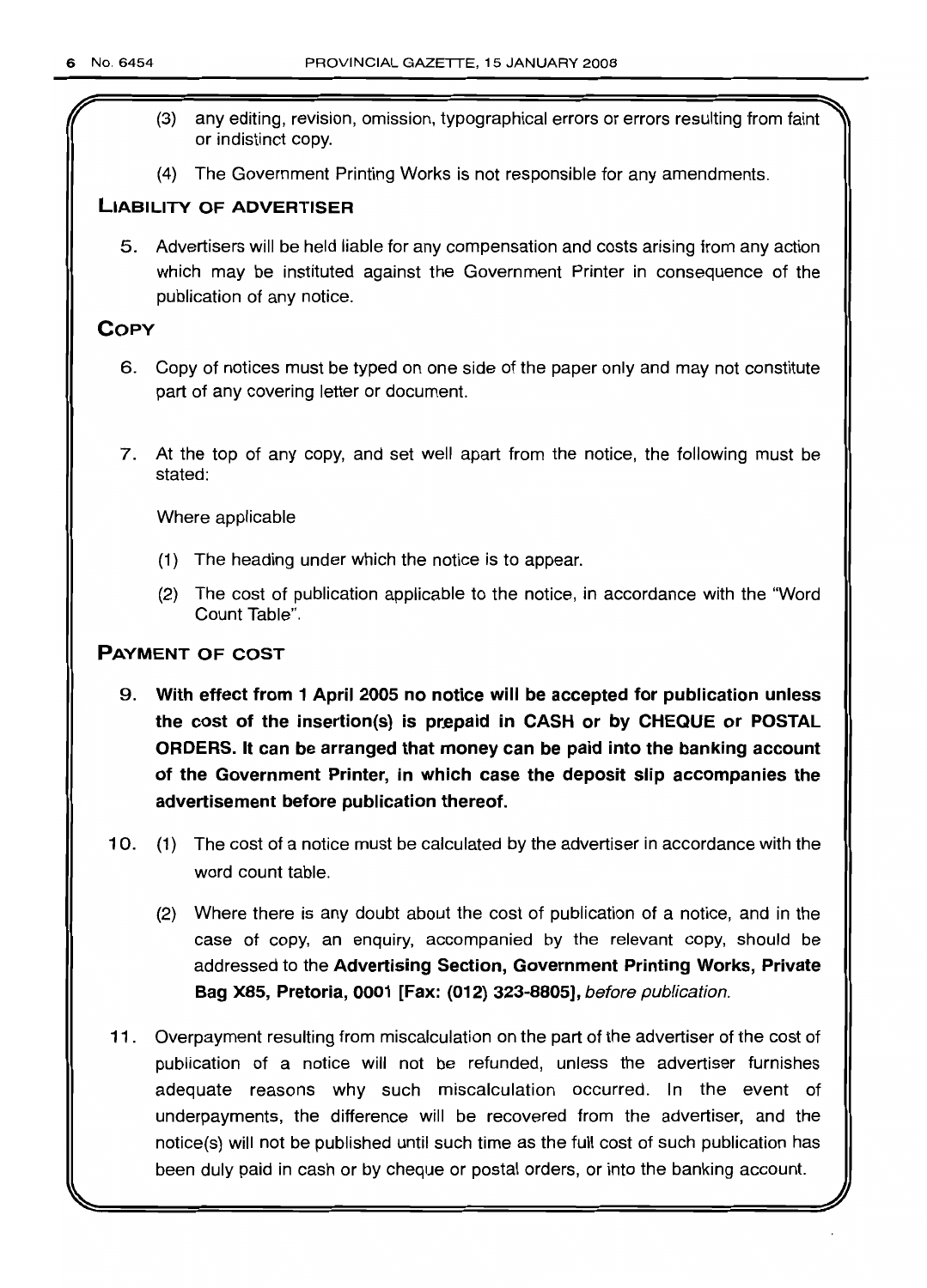- 12. In the event of a notice being cancelled, a refund will be made only if no cost regarding the placing of the notice has been incurred by the Government Printing Works.
- 13. The Government Printer reserves the right to levy an additional charge in cases where notices, the cost of which has been calculated in accordance with the Word Count Table, are subsequently found to be excessively lengthy or to contain overmuch or complicated tabulation.

# PROOF OF PUBLICATION

14. Copies of the North West Province Provincial Gazette which may be required as proof of publication, may be ordered from the Government Printer at the ruling price. The Government Printer will assume no liability for any failure to post such North West Province Provincial Gazette(s) or for any delay in despatching it/them.

# **GOVERNMENT PRINTERS BANK ACCOUNT PARTICULARS**

Bank:

ABSA

BOSMAN STREET

Account No.: 4057114016

Branch code: 632005

Reference No.: 00000050

Fax No.: (012) 323 8805 and (012) 323 0009

# Enquiries:

| Mrs. L. Fourie    | Tel.: (012) 334-4686 |
|-------------------|----------------------|
| Mrs. H. Wolmarans | Tel.: (012) 334-4591 |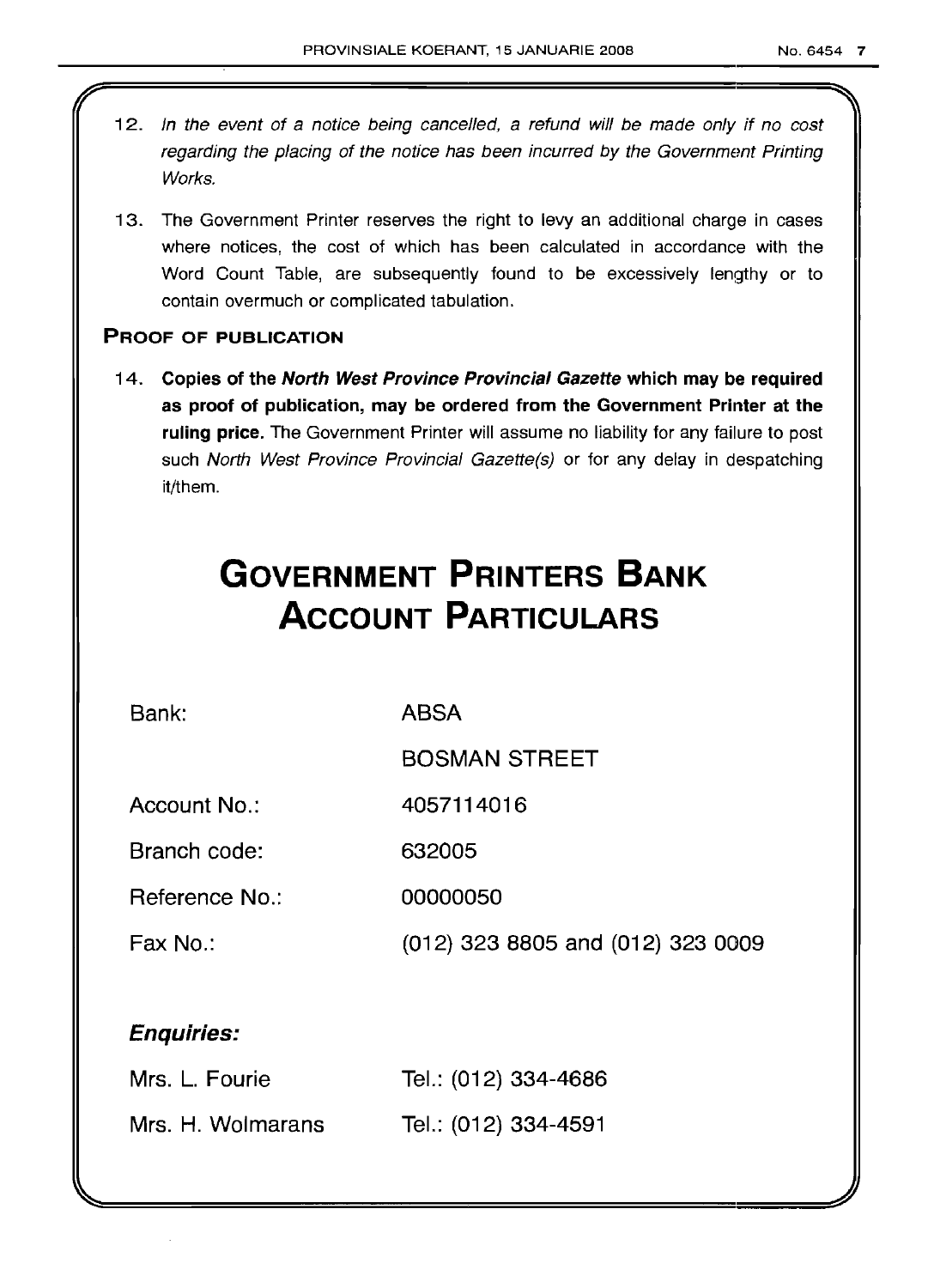# **GENERAL NOTICES • ALGEMENE KENNISGEWINGS**

# **NOTICE 1 OF 2008**

#### **PERI-URBAN AREAS AMENDMENT SCHEME**

I, Michael Vincent van Blommestein, being the authorised agent of the owner of Erven 455 and 456, The Islands Estate Extension 2, hereby give notice in terms of section 56 (1) (b) (i) of the Town-planning and Townships Ordinance, 1986, that I have applied to the Madibeng Local Municipality for the amendment of the town-planning scheme known as Peri-Urban Areas Town-planning Scheme, 1975, by the rezoning of the properties described above, situated in Kingswood Road and Bridge Close, from "Special" for shops, offices and places of refreshment (Erf 455) and "Institutional" (Erf 456) to "Special" for shops, offices, medical suites, places of refreshment, take-away foods, financial services, places of instruction, post office, gymnasium, business buildings and dwelling units, subject to certain conditions.

Particulars of the application will lie for inspection during normal office hours at the Municipal Offices, Van Velden Street, Madibeng, for a period of 28 days from 8 January 2008.

Objections to or representations in respect of the application must be lodged with or made in writing to the Municipal Manager at the above address or at PO Box 106, Brits, 0250, within a period of 28 days from 8 January 2008.

Address of agent: Van Blommestein & Associates, 590 Sibelius Street, Lukasrand; PO Box 17341, Groenkloof, 0027. Tel: (012) 343-4547; Fax: (012) 343-5062.

Date of notice: 8 January 2008 and 15 January 2008. Reference: A958/2007.

# **KENNISGEWING 1 VAN 2008**

**-**

#### **BUITESTEDELIKE AREAS·WYSIGINGSKEMA**

Ek, Michael Vincent van Blommestein, synde die gemagtigde agent van die eienaar van Erwe 455 en 456, The Islands Estate-uitbreiding 2, gee hiermee ingevolge artikel 56 (1) (b) (i) van die Ordonnansie op Dorpsbeplanning en Dorpe, 1986, kennis dat ek by die Madibeng Plaaslike Munisipaliteit aansoek gedoen het om die wysiging van die dorpsbeplanningskema bekend as Buitestedelike Areas Dorpsbeplanningskema, 1975, deur die hersonering van die eiendomme hierbo beskryf, gelee te Kingswoodweg en Bridge Singel, vanaf "Spesiaal" vir winkels, kantore en verversingsplekke (Erf 455) en "Inrigting" (Erf 456) tot "Spesiaal" vir winkels, kantore, mediese kamers, verversingsplekke, wegneemetes, finansiele dienste, onderrigplekke, gimnasium, poskantoor, besigheidsgeboue en wooneenhede, onderworpe aan sekere voorwaardes.

Besonderhede van die aansoek lê ter insae gedurende gewone kantoorure by die Munisipale Kantore, Van Veldenstraat, Madibeng, vir 'n tydperk van 28 dae vanaf 8 Januarie 2008.

Besware teen of vertoe ten opsigte van die aansoek moet binne 'n tydperk van 28 dae vanaf 8 Januarie 2008, skriftelik by of tot die Munisipale Bestuurder by bovermelde adres of by Posbus 106, Brits, 0250, ingedien of gerig word.

Adres van agent: Van Blommestein en Genote, Sibeliusstraat 590, Lukasrand; Posbus 17341, Groenkloof, 0027. Tel: (012) 343-4547; Faks: (012) 343-5062.

Datum van kennisgewing: 8 Januarie 2008 en 15 Januarie 2008. Verwysing: A958/2007.

 $8 - 15$ 

## **NOTICE 2 OF 2008**

NOTICE OF APPLICATION FOR AMENDMENT OF TOWN-PLANNING SCHEME IN TERMS OF SECTION 56 (1) (b) (i) OF **THE** TOWN-PLANNING AND TOWNSHIPS ORDNANCE, 1986 (ORDINANCE 15 OF 1986)

## **RUSTENBURG AMENDMENT SCHEME 663**

I, Jan-Nolte Ekkerd of the firm EPS, being the authorised agent of the owner of Erven 744, 745, 746, 747, 748, 749, 750, 751 and 752, Protea Park Extension 1, hereby give notice in terms of section 56 (1) (b) (i) of the Town-planning and Townships Ordinance, 1986, that I have applied to the Rustenburg Local Municipality for the amendment of the town-planning scheme known as the Rustenburg Land Use Management Scheme 2005, by the rezoning of the properties described above, situated on 32, 34, 36, 38 and 40 Raasblaar Avenue; and 286, 288, 290 and 292 President Mbeki Drive, Protea Park Extension 1, respectively from "Residential 1" to "Residential 2" with a density of 60 units per hectare.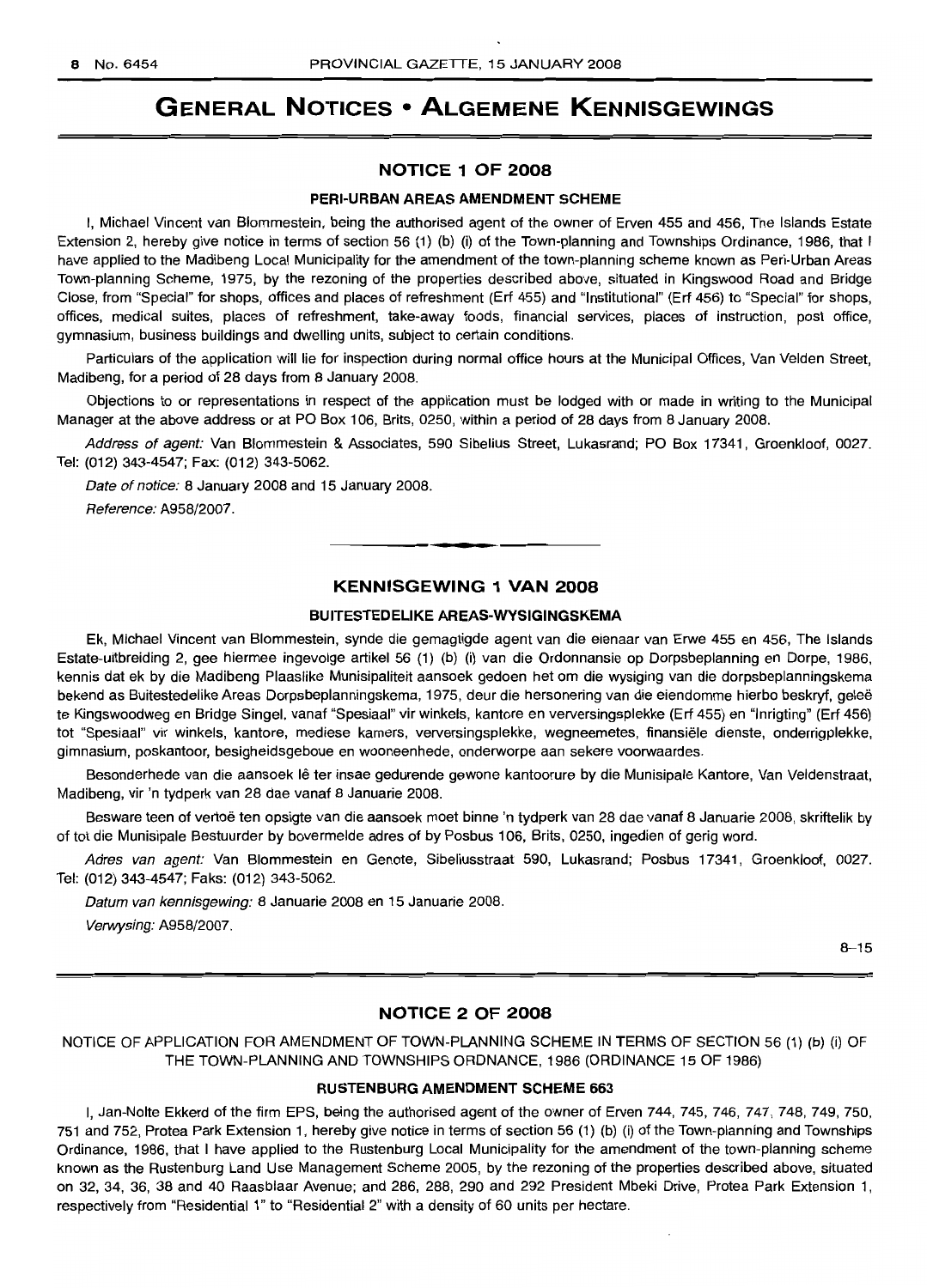Particulars of the application will lie for inspection during normal office hours at the office of the Municipal Manager, Room 319, at the Missionary Mpheni House, cnr of Nelson Mandela and Beyers Naude Drives, Rustenburg, for the period of 28 days from 15 January 2008.

Objections to or representations in respect of the application must be lodged with or made in writing to the Municipal Manager, at the above address or at P.O. Box 16, Rustenburg, 0300, within a period of 28 days from 15 January 2008.

Address of owner: P/a EPS Consulting Engineers, P.O. Box 5002, Rustenburg, 0300, Tel: (014) 597-2001, Fax: (014) 597-4956.

## **- KENNISGEWING <sup>2</sup> VAN <sup>2008</sup>**

KENNISGEWEING VAN AANSOEK OM WYSIGING VAN DORPSBEPLANNINGSKEMA INGEVOLGE ARTIKEL 56 (1) (b) (i) VAN DIE ORDONNANSIE OP DORPSBEPLANNING EN DORPE (ORDONNANSIE 15 VAN 1986)

#### **RUSTENBURG·WYSIGINGSKEMA 663**

EK, Jan-Nolte Ekkerd, van die firma EPS, synde die gemagtigde agent van die eienaar van Erwe 744,745,746,747,748, 749, 750, 751 and 752, Protea Park Uitbreiding 1, gee hiermee ingevolge artikel 56 (1) (b) (i) van die Ordonnansie op Doprsbeplanning en Dorpe, 1986, kennis dat ek by Rustenburg Plaaslike Munisipaliteit aansoek gedoen het om wysiging van die Dorpsbeplanningskema bekend as Rustenburg Grondgebruiksbestuursskema 2005, deur die hersonering van die eiendomme hierbo beskryf, gelee te Raasblaarlaan 32, 34, 36, 38 en 40 President Mbeki Rylaan 286, 288, 290 en 292, Protea Park Uitbreiding 1, onderskeidelik, vanaf "Residensieël 1" na "Residensieël 2" met 'n digtheid van 60 eenhede per hektaar.

Besonderhede van die aansoek lê ter insae gedurende gewone kantoorure by die kantoor van die Munisipale Bestuurder, Kamer 319, Missionary Mpheni House, h/v Nelson Mandela en Beyers Naudelane, Rustenburg, vir 'n tydperk van 28 dae vanaf 15 Januarie 2008.

Besware teen of vertoe ten opsigte van die aansoek moet binne 'n tydperk van 28 dae vanaf 15 Januarie 2008 skriftelik by of tot die Munisipale Bestuurder by bovermelde adres of by Posbus 16, Rustenburg, 0300, ingedien of gerig word.

Adres van eienaar: P/a EPS Raadgewende Ingenieurs, Posbus 5002, Rustenburg, 0300, Tel: (014) 597-2001, Faks: (014) 597-4956.

15-22

#### **NOTICE 3 OF 2008**

NOTICE OF APPLICATION FOR AMENDMENT OF TOWN-PLANNING SCHEME IN TERMS OF SECTION 56 (1) (b) (i) OF THE TOWN-PLANNING AND TOWNSHIPS ORDINANCE, 1986 (ORDINANCE 15 OF 1986)

#### **RUSTENBURG AMENDMENT SCHEME 664**

I, Jan-Nolte Ekkerd of the firm EPS, being the authorised agent of the owner of Erven 732, 733, 734, 735, 736 and 737, Protea Park Extension 1, hereby give notice in terms of section 56 (1) (b) (i) of the Town-planning and Townships Ordinance, 1986, that I have applied to the Rustenburg Local Municipality for the amendment of the town-planning scheme known as the Rustenburg Land Use Management Scheme 2005, by the rezoning of the properties described above, situated on 44, 46, 48, 50 Raasblaar Avenue; and 252 and 254 Kruger Street, Protea Park Extension 1, respectively from "Residential 1" to "Residential 1" with a density of 25 units per hectare.

Particulars of the application will lie for inspection during normal office hours at the office of the Municipal Manager, Room 319, at the Missionary Mpheni House, cnr of Nelson Mandela and Beyers Naude Drives, Rustenburg, for the period of 28 days from 15 January 2008.

Objections to or representations in respect of the application must be lodged with or made in writing to the Municipal Manager, at the above address or at P.O. Box 16, Rustenburg, 0300, within a period of 28 days from 15 January 2008.

Address of owner: P/a EPS Consulting Engineers, P.O. Box 5002, Rustenburg, 0300. Tel: (014) 597-2001. Fax: (014) 597-4956.

# • **- I KENNISGEWING 3 VAN 2008**

KENNISGEWEING VAN AANSOEK OM WYSIGING VAN DORPSBEPLANNINGSKEMA INGEVOLGE ARTIKEL 56 (1) (b) (i) VAN DIE ORDONNANSIE OP DORPSBEPLANNING EN DORPE (ORDONNANSIE 15 VAN 1986)

#### **RUSTENBURG-WYSIGINGSKEMA 664**

Ek, Jan-Nolte Ekkerd, van die firma EPS, synde die gemagtigde agent van die eienaar van Erwe 732, 733, 734, 735, 736 en 737, Protea Park Uitbreiding 1, gee hiermee ingevolge artikel 56 (1) (b) (i) van die Ordonnansie op Doprsbeplanning en Dorpe, 1986, kennis dat ek by Rustenburg Plaaslike Munisipaliteit aansoek gedoen het om wysiging van die Dorpsbeplanningskema bekend as Rustenburg Grondgebruiksbestuursskema 2005, deur die hersonering van die eiendomme hierbo beskryf, qelee te Raasblaarlaan 44, 46, 48, 50, en Krugerstraat 252 en 254 Protea Park Uitbreiding 1, onderskeidelik, vanaf "Residensieel 1" na "Residensieel 1" met 'n digtheid van 25 eenhede per hektaar.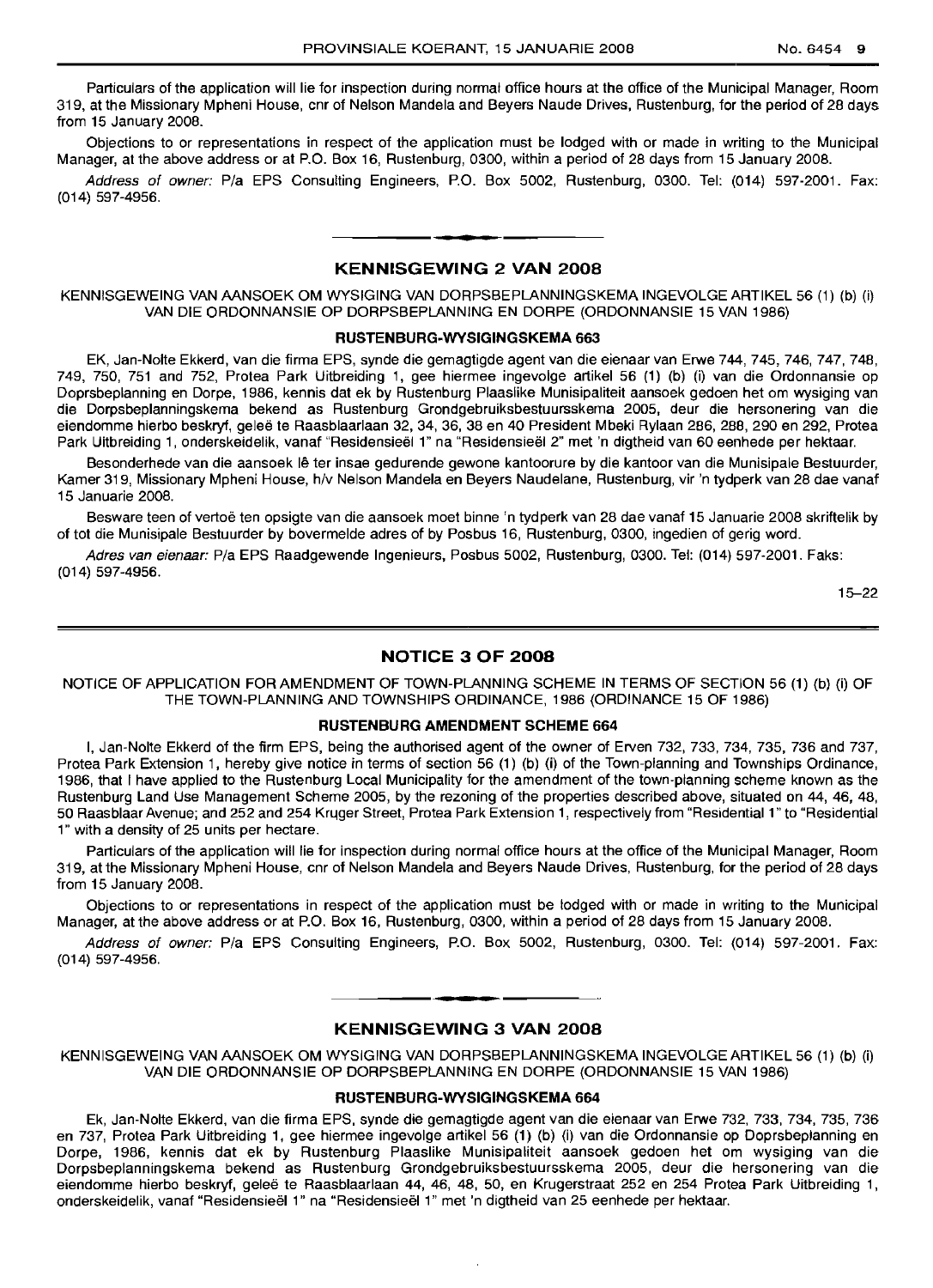Besonderhede van die aansoek Ie ter insae gedurende gewone kantoorure by die kantoor van die Munisipale Bestuurder, Kamer 319, Missionary Mpheni House, h/v Nelson Mandela en Beyers Naudelane, Rustenburg, vir 'n tydperk van 28 dae vanaf 15 Januarie 2008.

Besware teen of vertoe ten opsigte van die aansoek moet binne 'n tydperk van 28 dae vanaf 15 Januarie 2008 skriftelik by of tot die Munisipale Bestuurder by bovermelde adres of by Posbus 16, Rustenburg, 0300, ingedien of gerig word.

Adres van eienaar: P/a EPS Raadgewende Ingenieurs, Posbus 5002, Rustenburg, 0300. Tel: (014) 597-2001. Faks: (014) 597-4956.

15-22

## **NOTICE 4 OF 2008**

# NOTICE OF APPLICATION FOR AMENDMENT OF TOWN-PLANNING SCHEME IN TERMS OF SECTION 56 (1) (b) (i) OF THE TOWN-PLANNING AND TOWNSHIPS ORDINANCE, 1986 (ORDINANCE 15 OF 1986)

#### **RUSTENBURG AMENDMENT SCHEME 665**

I, Jan-Nolte Ekkerd of the firm EPS, being the authorised agent of the owner of Erven 618, 620, 621, 622, 623, 624, 625 626, 627 and 628 Protea Park Extension 1, hereby give notice in terms of section 56 (1) (b) (i) of the Town-planning and Townships Ordinance, 1986, that I have applied to the Rustenburg Local Municipality for the amendment of the town-planning scheme known as the Rustenburg Land Use Management Scheme 2005, by the rezoning of the properties described above, situated on 26, 30, 32, 34, 36, 38, 40, 42, 44 and 46, Kruisbessie Avenue, Protea Park Extension 1, respectively from "Residential 1" to "Residential 1" with a density of 25 units per hectare.

Particulars of the application will lie for inspection during normal office hours at the office of the Municipal Manager, Room 319, at the Missionary Mpheni House, cnr of Nelson Mandela and Beyers Naude Drives, Rustenburg, for the period of 28 days from 15 January 2008.

Objections to or representations in respect of the application must be lodged with or made in writing to the Municipal Manager, at the above address or at P.O. Box 16, Rustenburg, 0300, within a period of 28 days from 15 January 2008.

Address of owner: P/a EPS Consulting Engineers, P.O. Box 5002, Rustenburg, 0300. Tel: (014) 597-2001. Fax: (014) 597-4956.

## **KENNISGEWING 4 VAN 2008**

**• •**

KENNISGEWEING VAN AANSOEK OM WYSIGING VAN DORPSBEPLANNINGSKEMA INGEVOLGE ARTIKEL 56 (1) (b) (i) VAN DIE ORDONNANSIE OP DORPSBEPLANNING EN DORPE (ORDONNANSIE 15 VAN 1986)

#### **RUSTENBURG-WYSIGINGSKEMA 665**

Ek, Jan-Nolte Ekkerd, van die firma EPS, synde die gemagtigde agent van die eienaar van Erwe 618, 620, 621, 622, 623, 624, 625, 626, 627 en 628, Protea Park Uitbreiding 1, gee hiermee ingevolge artikel 56 (1) (b) (i) van die Ordonnansie op Doprsbeplanning en Dorpe, 1986, kennis dat ek by Rustenburg Plaaslike Munisipaliteit aansoek gedoen het om wysiging van die Dorpsbeplanningskema bekend as Rustenburg Grondgebruiksbestuursskema 2005, deur die hersonering van die eiendomme hierbo beskryf, geleë te Kruisbessielaan 26, 30, 32, 34, 36, 38, 40, 42, 44 en 46, Protea Park Uitbreiding 1, onderskeidelik, vanaf "Hesidensieel 1" na "Residensieel 1" met 'n digtheid van 25 eenhede per hektaar.

Besonderhede van die aansoek lê ter insae gedurende gewone kantoorure by die kantoor van die Munisipale Bestuurder, Kamer 319, Missionary Mpheni House, h/v Nelson Mandela en Beyers Naudelane, Rustenburg, vir 'n tydperk van 28 dae vanaf 15 Januarie 2008.

Besware teen of vertoe ten opsigte van die aansoek moet binne 'n tydperk van 28 dae vanaf 15 Januarie 2008 skriftelik by of tot die Munisipale Bestuurder by bovermelde adres of by Posbus 16, Rustenburg, 0300, ingedien of gerig word.

Adres van eienaar: P/a EPS Raadgewende Ingenieurs, Posbus 5002, Rustenburg, 0300. Tel: (014) 597-2001. Faks: (014) 597-4956.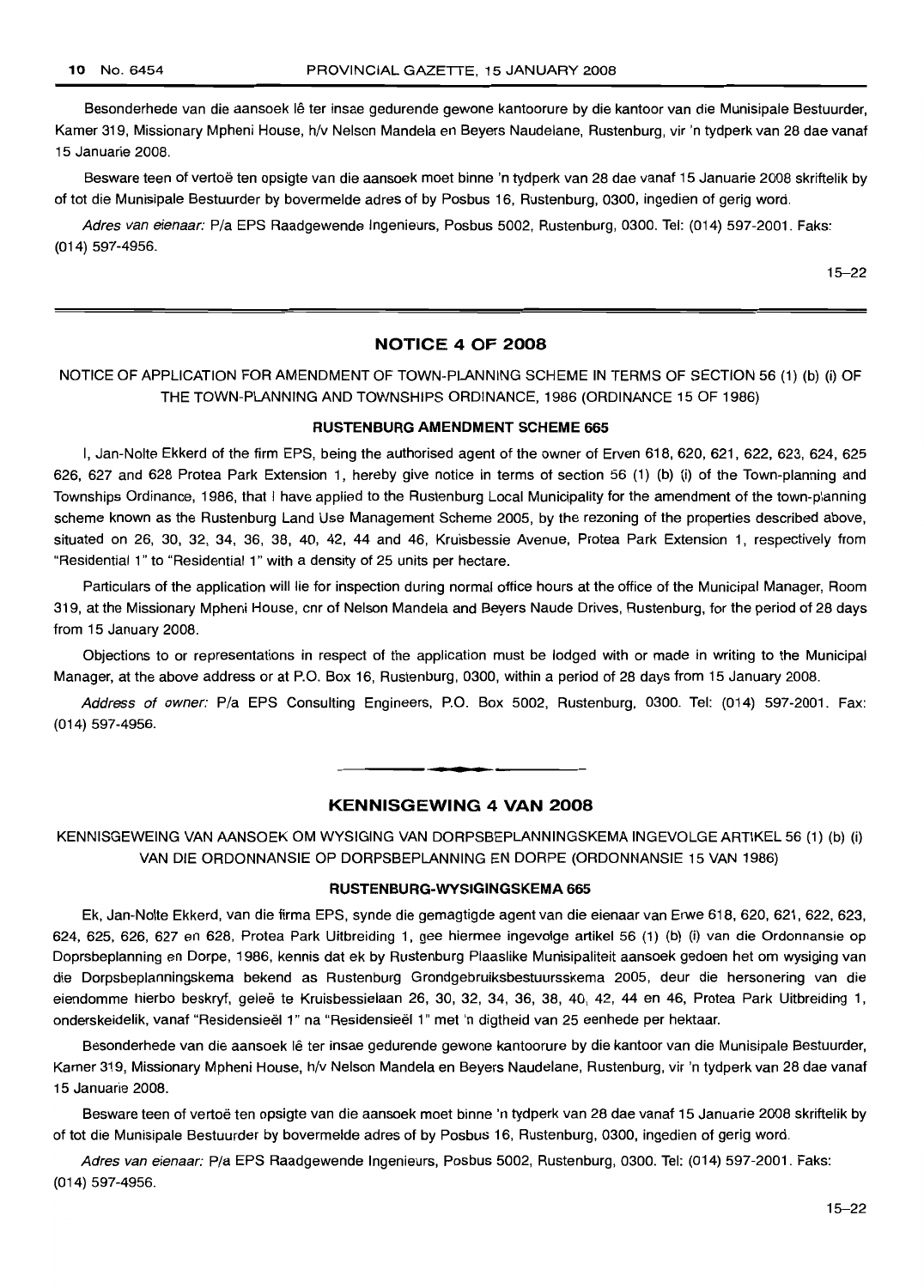## **NOTICE 5 OF 2008**

## NOTICE OF APPLICATION FOR AMENDMENT OF TOWN-PLANNING SCHEME IN TERMS OF SECTION 56 (1) (b) (i) OF THE TOWN-PLANNING AND TOWNSHIPS ORDINANCE, 1986 (ORDINANCE 15 OF 1986)

#### **RUSTENBURG AMENDMENT SCHEME 666**

I, Jan-Nolte Ekkerd of the firm EPS, being the authorised agent of the owner of Erven 953, 956, 960, 961, 962, 963, 964 and 965, Protea Park Extension 1, hereby give notice in terms of section 56 (1) (b) (i) of the Town-planning and Townships Ordinance, 1986, that I have applied to the Rustenburg Local Municipality for the amendment of the townplanning scheme known as Rustenburg Land Use Management Scheme, 2005, by the rezoning of the properties described above, situated on 11 and 5 Waterboom Avenue, 14, 16, 18 and 20 Krinkhout Avenue; and 9 and 7 Ochna Avenue, Protea Park Extension 1 respectively from "Residential 1" to "Residential 1" with a density of 25 units per hectare.

Particulars of the application will lie for inspection during normal office hours at the office of the Municipal Manager, Room 319, at the Missionary Mpheni House, cnr, of Nelson Mandela and Beyers Naude Drives, Rustenburg, for the period of 28 days from 15 January 2008.

Objections to or representations in respect of the application must be lodged with or made in writing to the Municipal Manager, at the above address or at PO Box 16, Rustenburg, 0300, within a period of 28 days from 15 January 2008.

Address of owner: Pia EPS Consulting Engineers, P.O. Box 5002, Rustenburg, 0300. Tel: (014) 597-2001. Fax: (014) 597-4956.

## **KENNISGEWING 5 VAN 2008**

**•**

KENNISGEWING VAN AANSOEK OM WYSIGING VAN DORPSBEPLANNINGSKEMA INGEVOLGE ARTIKEL 56 (1) (b) (i) VAN DIE ORDONNANSIE OP DORPSBEPLANNING EN DORPE, 1986 (ORDONNANSIE 15 VAN 1986)

#### **RUSTENBURG-WYSIGINGSKEMA 666**

Ek, Jan-Nolte Ekkerd, van die firma EPS, synde die gemagtigde agent van die eienaar van Erwe 953, 956, 960, 961, 962, 963, 964 en 965, Protea Park Uitbreiding 1, gee hiermee ingevolge artikel 56 (1) (b) (i) van die Ordonnansie op Dorpsbeplanning en Dorpe, 1986, kennis dat ek by Rustenburg Plaaslike Munisipaliteit aansoek gedoen het om die wysiging van die dorpsbeplanningskema bekend as Rustenburg-Grondgebruikbestuursskema, 2005, deur die hersonering van die eiendomme hierbo beskryf, gelee te Waterboomlaan 11 en 5; Krinkhoutlaan 14, 16, 18, 20; Ochnalaan 9 en 7, Protea Park Uitbreiding 1 onderskeidelik, vanaf "Residensieel 1" na "Residensieel 1" met 'n digtheid van 25 eenhede per hektaar.

Besonderhede van die aansoek lê ter insae gedurende gewone kantoorure by die kantoor van die Munisipale Bestuurder, Kamer 319, Missionary Mpheni House, h/v Nelson Mandela- en Beyers Naudelaan, Rustenburg, vir 'n tydperk van 28 dae vanaf 15 Januarie 2008.

Besware teen of vertoë ten opsigte van die aansoek moet binne 'n tydperk van 28 dae vanaf 15 Januarie 2008 skriftelik by of tot die Munisipale Bestuurder by bovermelde adres of by Posbus 16, Rustenburg, 0300, ingedien of gerig word.

Adres van eienaar: Pia EPS Raadgewende Ingenieurs, Posbus 5002, Rustenburg, 0300. Tel: (014) 597-2001. Faks: (014) 597-4956.

15-22

## **NOTICE 6 OF 2008**

NOTICE OF APPLICATION FOR AMENDMENT OF TOWN-PLANNING SCHEME IN TERMS OF SECTION 56 (1) (b) (i) OF THE TOWN-PLANNING AND TOWNSHIPS ORDINANCE, 1986 (ORDINANCE 15 OF 1986)

#### **RUSTENBURG AMENDMENT SCHEME 667**

I, Jan-Nolte Ekkerd of the firm EPS, being the authorised agent of the owner of Erven 940, 941, 942, 943, 944, 945, 946, 947, 948, 949, 950 and 951, Protea Park Extension 1, hereby give notice in terms of section 56 (1) (b) (i) of the Town-planning and Townships Ordinance, 1986, that I have applied to the Rustenburg Local Municipality for the amendment of the townplanning scheme known as Rustenburg Land Use Management Scheme, 2005, by the rezoning of the properties described above, situated on 12, 14, 16, 18, 20 Ochna Avenue; 2 and 4 Jacaranda Avenue; 33, 31, 29, 27 and 25 Ysterhout Avenue, Protea Park Extension 1 respectively from "Residential 1" to "Residential 1" with a density of 25 units per hectare.

Particulars of the application will lie for inspection during normal office hours at the office of the Municipal Manager, Room 319, at the Missionary Mpheni House, cnr, of Nelson Mandela and Beyers Naude Drives, Rustenburg, for the period of 28 days from 15, January 2008.

Objections to or representations in respect of the application must be lodged with or made in writing to the Municipal Manager, at the above address or at PO Box 16, Rustenburg, 0300, within a period of 28 days from 15 January 2008.

Address of owner: Pia EPS Consulting Engineers, P.O. Box 5002, Rustenburg, 0300. Tel: (014) 597-2001. Fax: (014) 597-4956.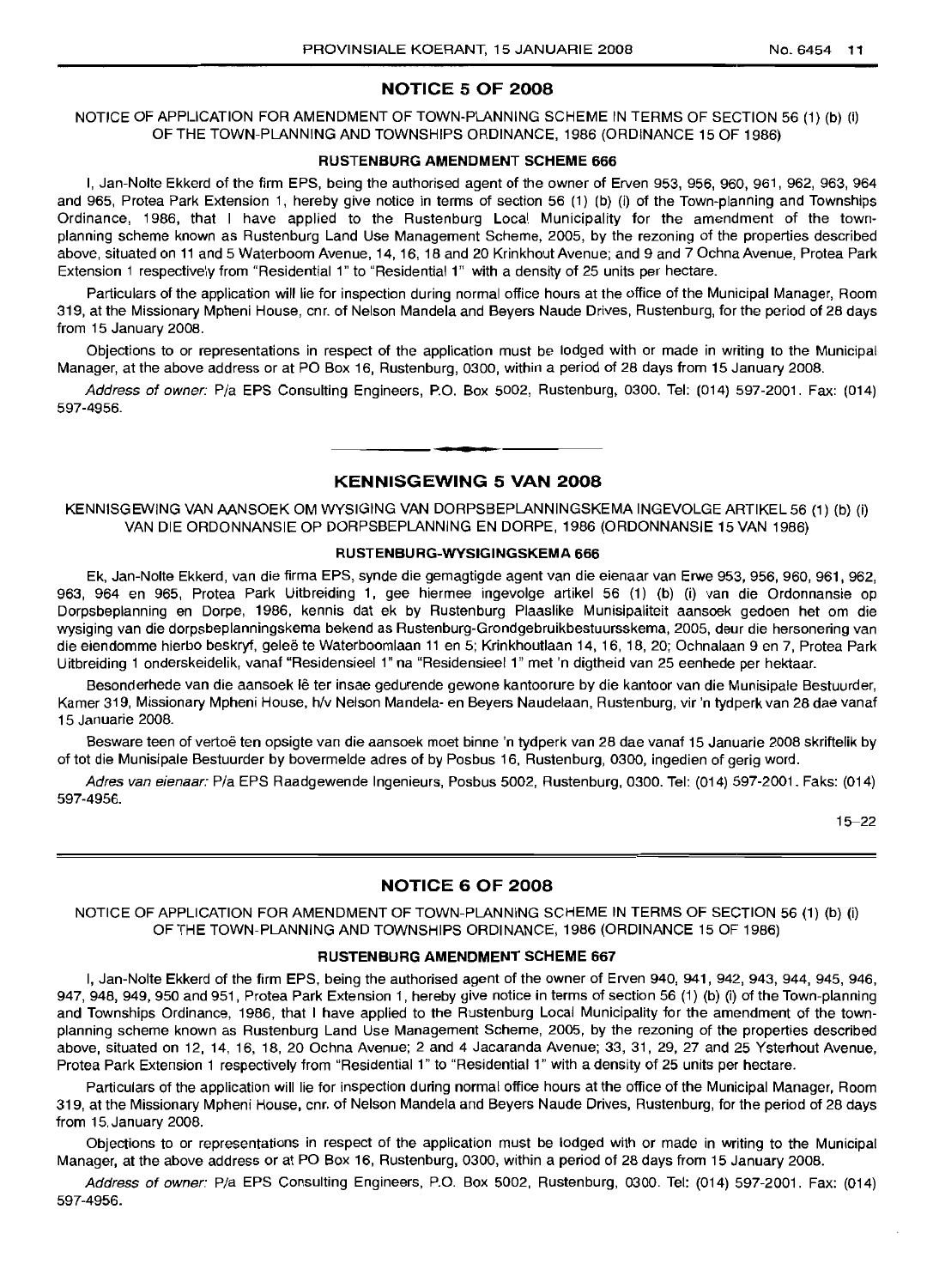## **KENNISGEWING 6 VAN 2008**

KENNISGEWING VAN AANSOEK OM WYSIGING VAN DORPSBEPLANNINGSKEMA INGEVOLGE ARTIKEL 56 (1) (b) (i) VAN DIE ORDONNANSIE OP DORPSBEPLANNING EN DORPE, 1986 (ORDONNANSIE 15 VAN 1986)

#### **RUSTENBURG·WYSIGINGSKEMA 667**

Ek, Jan-Nolte Ekkerd, van die firma EPS, synde die gemagtigde agent van die eienaar van Erwe 940, 941, 942, 943, 944, 945, 946, 947, 948, 949, 950 en 951, Protea Park Uitbreiding 1, gee hiermee ingevolge artikel56 (1) (b) (i) van die Ordonnansie op Dorpsbeplanning en Dorpe, 1986, kennis dat ek by Rustenburg Plaaslike Munisipaliteit aansoek gedoen het om die wysiging van die dorpsbeplanningskema bekend as Rustenburg-Grondgebruikbestuursskema, 2005, deur die hersonering van die eiendomme hierbo beskryf, qelee te Ochnalaan 12, 14, 16, 18 en 20; Jakarandalaan 2 en 4; Ysterhoutlaan 33, 31, 29, 27 en 25 Protea Park Uitbreiding 1 onderskeidelik, vanaf "Residensieel 1" na "Residensieel 1" met 'n digtheid van 25 eenhede per hektaar.

Besonderhede van die aansoek lê ter insae gedurende gewone kantoorure by die kantoor van die Munisipale Bestuurder, Kamer 319, Missionary Mpheni House, h/v Nelson Mandela- en Beyers Naudelaan, Rustenburg, vir 'n tydperk van 28 dae vanaf 15 Januarie 2008.

Besware teen of vertoe ten opsigte van die aansoek moet binne 'n tydperk van 28 dae vanaf 15 Januarie 2008 skriftelik by of tot die Munisipale Bestuurder by bovermelde adres of by Posbus 16, Rustenburg, 0300, ingedien of gerig word.

Adres van eienaar: Pia EPS Raadgewende Ingenieurs, Posbus 5002, Rustenburg, 0300. Tel: (014) 597-2001. Faks: (014) 597-4956.

15-22

## **NOTICE 7 OF 2008**

## NOTICE OF APPLICATION FOR AMENDMENT OF TOWN-PLANNING SCHEME IN TERMS OF SECTION 56 (1) (b) (i) OF THE TOWN-PLANNING AND TOWNSHIPS ORDINANCE, 1986 (ORDINANCE 15 OF 1986)

## **RUSTENBURG AMENDMENT SCHEME 668**

I, Jan-Nolte Ekkerd of the firm EPS, being the authorised agent of the owner of Erven 928, 929, 930, 931, 932, 933, 934, 935, 936, 937, 938, 939 and 922, Protea Park Extension 1, hereby give notice in terms of section 56 (1) (b) (i) of the Townplanning and Townships Ordinance, 1986, that I have applied to the Rustenburg Local Municipality for the amendment of the town-planning scheme known as Rustenburg Land Use Management Scheme, 2005, by the rezoning of the properties described above, situated on 6 and 8 Ochna Avenue; 24 and 26 Krinkhout Avenue; 21, 19, 17, 15, 13, 11, 9 and 7 Ysterhout Avenue; and 23 Waterboom Avenue, Protea Park Extension 1 respectively from "Residential 1" to "Residential 1" with a density of 25 units per hectare.

Particulars of the application will lie for inspection during normal office hours at the office of the Municipal Manager, Room 319, at the Missionary Mpheni House, cnr, of Nelson Mandela and Beyers Naude Drives, Rustenburg, for the period of 28 days from 15 January 2008.

Objections to or representations in respect of the application must be lodged with or made in writing to the Municipal Manager, at the above address or at PO Box 16, Rustenburg, 0300, within a period of 28 days from 15 January 2008.

Address of owner: Pia EPS Consulting Engineers, P.O. Box 5002, Rustenburg, 0300. Tel: (014) 597-2001. Fax: (014) 597-4956.

# **• KENNISGEWING 7 VAN 2008**

KENNISGEWING VAN AANSOEK OM WYSIGING VAN DORPSBEPLANNINGSKEMA INGEVOLGE ARTIKEL 56 (1) (b) (i) VAN DIE ORDONNANSIE OP DORPSBEPLANNING EN DORPE, (ORDONNANSIE 15 VAN 1986)

## **RUSTENBURG-WYSIGINGSKEMA 668**

Ek, Jan-Nolte Ekkerd, van die firma EPS, synde die gemagtigde agent van die eienaar van Erwe 928, 929, 930, 931, 932, 933, 934, 935, 936, 937, 938, 939 en 922, Protea Park Uitbreiding 1, gee hiermee ingevolge artikel 56 (1) (b) (i) van die Ordonnansie op Dorpsbeplanning en Dorpe, 1986, kennis dat ek by Rustenburg Plaaslike Munisipaliteit aansoek gedoen het om die wysiging van die dorpsbeplanningskema bekend as Rustenburg-Grondgebruiksbestuursskema, 2005, deur die hersonering van die eiendomme hierbo beskryf, gelee te Ochnalaan 6 en 8; Krinkhoutlaan 24 en 26; Ysterhoutlaan 21, 19, 17, 15, 13, 11, 9, 7 en Waterboomlaan 23, Protea Park Uitbreiding 1 onderskeidelik, vanaf "ResidensieeI1" na "Residensieel 1" met 'n digtheid van 25 eenhede per hektaar.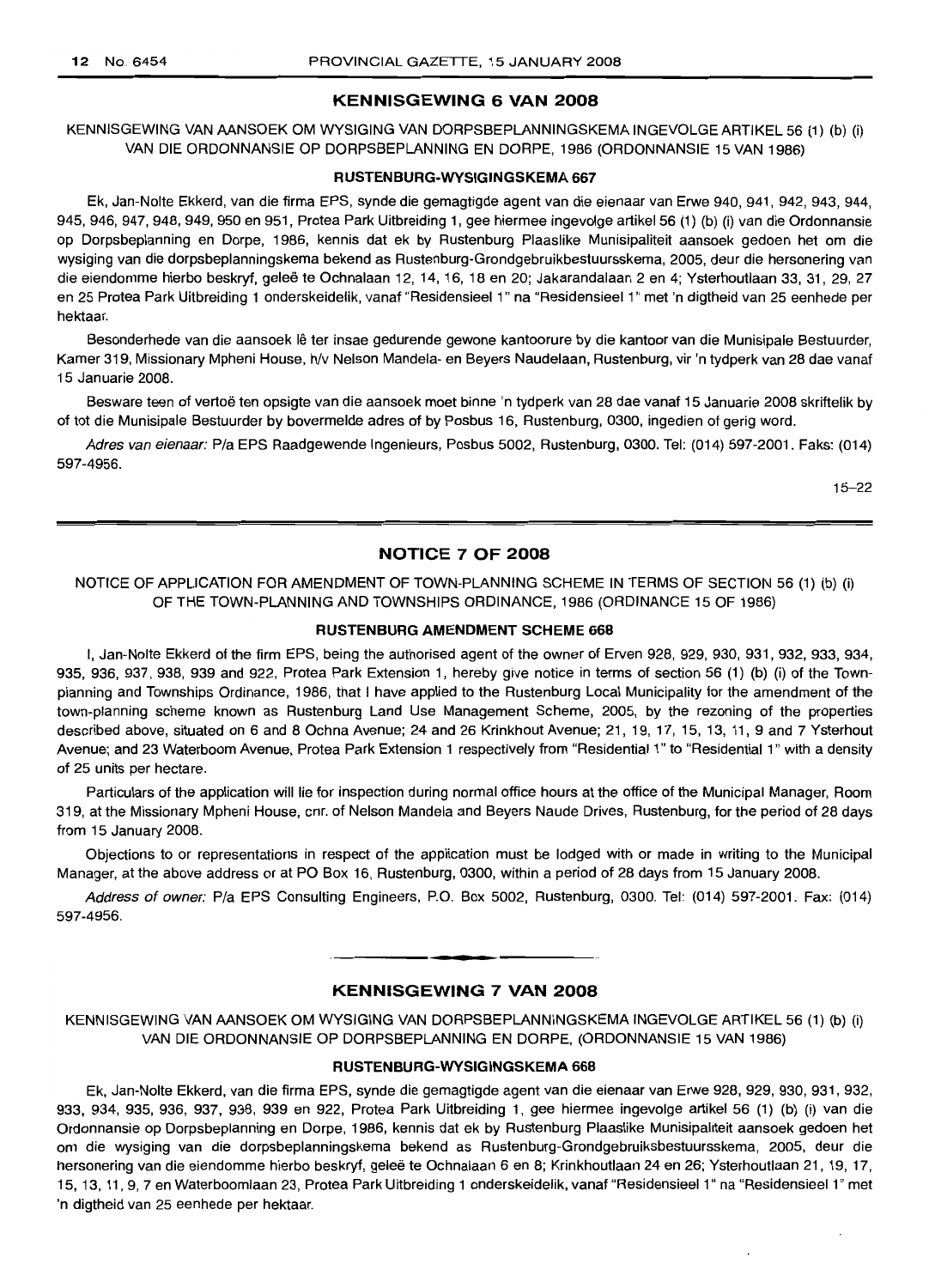Besonderhede van die aansoek lê ter insae gedurende gewone kantoorure by die kantoor van die Munisipale Bestuurder, Kamer 319, Missionary Mpheni House, h/v Nelson Mandela- en Beyers Naudelaan, Rustenburg, vir 'n tydperk van 28 dae vanaf 15 Januarie 2008.

Besware teen of vertoe ten opsigte van die aansoek moet binne 'n tydperk van 28 dae vanaf 15 Januarie 2008 skriftelik by of tot die Munisipale Bestuurder by bovermelde adres of by Posbus 16, Rustenburg, 0300, ingedien of gerig word.

Adres van eienaar: Pia EPS Raadgewende Ingenieurs, Posbus 5002, Rustenburg, 0300. Tel: (014) 597-2001. Faks: (014) 597-4956.

15-22

## **NOTICE 8 OF 2008**

# NOTICE OF APPLICATION FOR AMENDMENT OF TOWN-PLANNING SCHEME IN TERMS OF SECTION 56 (1) (b) (ii) OF THE TOWN-PLANNING AND TOWNSHIPS ORDINANCE, 1986 (ORDINANCE 15 OF 1986)

## **BRITS AMENDMENT SCHEME** 1/519

I, Jeff de Klerk, being the authorised agent of the owner of Erven 1093 and 1094, Brits Extension 4, hereby give notice in terms of section 56 (1) (b) (ii) of the Town-planning and Townships Ordinance, 1986, that I have applied to the Local Municipality of Madibeng for the amendment of the town-planning scheme known as Brits Town-planning Scheme, 1/1958, by the rezoning of the property described above, situated at the corner of Schutte Avenue and Carel de Wet Road, Brits Extension 4, from "Special Residential" to "Special" for business buildings and professional suites.

Particulars of the application will lie for inspection during normal office hours at the Municipal Offices, Van Velden Street, Brits, for a period of 28 days from 15 September 2008.

Objections to or representations in respect of the application must be lodged with or made in writing to the Municipal Manager, at the above address or at PO Box 106, Brits, 0250, within a period of 28 days from 15 January 2008.

Address of authorised agent: PO Box 105, Ifafi, 0260. Tel: (012) 259-1688.

## **KENNISGEWING 8 VAN 2008**

**• •**

KENNISGEWING VAN AANSOEK OM WYSIGING VAN DORPSBEPLANNINGSKEMA INGEVOLGE ARTIKEL 56 (1) (b) (ii) VAN DIE ORDONNANSIE OP DORPSBEPLANNING EN DORPE, 1986 (ORDONNANSIE 15 VAN 1986)

## **BRITS-WYSIGINGSKEMA** 1/519

Ek, Jeff de Klerk, synde die gemagtigde agent van die eienaar van Erwe 1093 en 1094, Brits Uitbreiding 4, gee hiermee ingevolge artikel 56 (1) (b) (ii) van die Ordonnansie op Dorpsbeplanning en Dorpe, 1986, kennis dat ek by die Plaaslike Munisipaliteit van Madibeng aansoek gedoen het om die wysiging van die dorpsbeplanningskema bekend as Brits Dorpsaanlegskema, 1/1958, deur die hersonering van die eiendom hierbo beskryf, qelee by die hoek van Schuttelaan en Carel de Wetweg, Brits-Uitbreiding 4, vanaf "Spesiale Woon" na "Spesiaal" vir besigheidsgeboue en proffesionele kamers.

Besonderhede van die aansoek Ie ter insae gedurende gewone kantoorure by die Munisipale Kantore, Van Veldenstraat, Brits, vir 'n tydperk van 28 dae vanaf 15 Januarie 2008.

Besware of vertoë ten opsigte van die aansoek moet binne 'n tydperk van 28 dae vanaf 15 Januarie 2008 skriftelik by of tot die Munisipale Bestuurder by bovermelde adres of by Posbus 106, Brits, 0250, ingedien word.

Adres van gemagtigde agent: Posbus 105, Ifafi, 0260. Tel: (012) 259-1688.

15-22

## **NOTICE 13 OF 2008**

## REMOVAL OF RESTRICTIONS ACT, 1967

## **REMOVAL OF RESTRICTIONS ON ERF** 354, **VAN DER HOFFPARK EXTENSION"4, POTCHEFSTROOM**

It is hereby notified that application has been made in terms of section 3 (1) of the Removal of Restrictions Act, 1967 (Act No. 84 of 1967) by Plancentre, Potchefstroom, for: The removal of conditions C(a), (b), (c) and (d) in Deed of Transfer T73880/88 to enable the owner to increase the existing rights by including "refreshment rooms" for the purpose of establishing a restaurant on the property.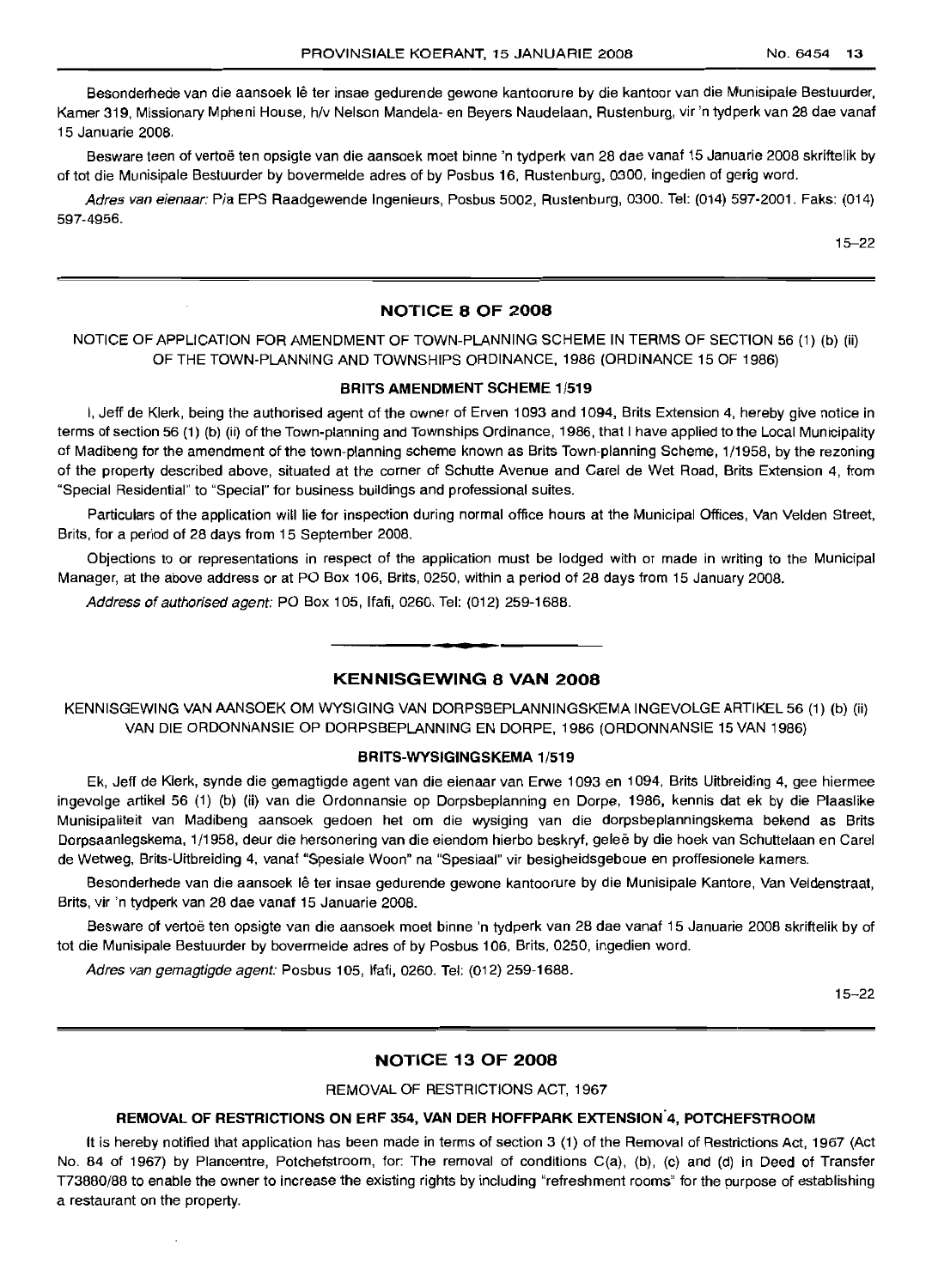The application and relative documents are open for inspection at the offices of the Acting Manager, Department Developmental Local Government and Housing, c/o Albert Luthuli and Gerrit Maritz Streets, and the office of the Municipal Manager, Potchefstroom Local Municipality, for a period of 28 days from 15 January 2008.

Objections to the application may be lodged in writing with the Acting Manager, Department of Developmental Local Government and Housing at the above address or to Private Bag X1213, Potchefstroom, 2520 on or before 12 February 2008 and shall reach this office not later than 14:00 on the said date.

GO 15/4/2/1/26/101

# **KENNISGEWING 13 VAN 2008**

**-.**

WET OP OPHEFFING VAN BEPERKINGS, 1967

## **DIE OPHEFFING VAN TITELVOORWAARDES VAN ERF** 354, **VAN DER HOFFPARK UITBREIDING** 4, **POTCHEFSTROOM**

Hierby word bekend gemaak dat ingevolge die bepalings van artikel 3(1) van die Wet op Opheffing van Beperkings, 1967 (Wet No. 84 van 1967) aansoek gedoen is deur Plancentre, Potchefstroom vir: Die opheffing van voorwaardes C(a) (b) (c) en (d) in Akte van Transport T73880/88 om die bestaande regte uit te brei om "plek van verversings" in te sluit met die doer om 'n restaurant op die bestaande erf te bedryf.

Die aansoek en die betrokke dokumentasie is ter insae by die kantoor van die Waarnemende Bestuurder, Departement Ontwikkellende Plaaslike Regering en Behuising, h/v Albert Luthuli- en Gerrit Maritzstraat, Potchefstroom en in die kantoor van die Munisipale Bestuurder, Potchefstroom Plaaslike Munisipaliteit vir 'n tydperk van 28 dae vanaf 15 Januarie 2008.

Besware teen die aansoek kan skriftelik by die Waarnemende Bestuurder, Departement Ontwikkellende Plaaslike Regering en Behuising by bovermelde adres of by Privaatsak X1213, Potchefstroom, 2520, voor of op 12 Februarie 2008 ingedien word en moet die kantoor nie later as 14:00 op genoemde datum bereik nie.

GO 15/4/2/1/26/101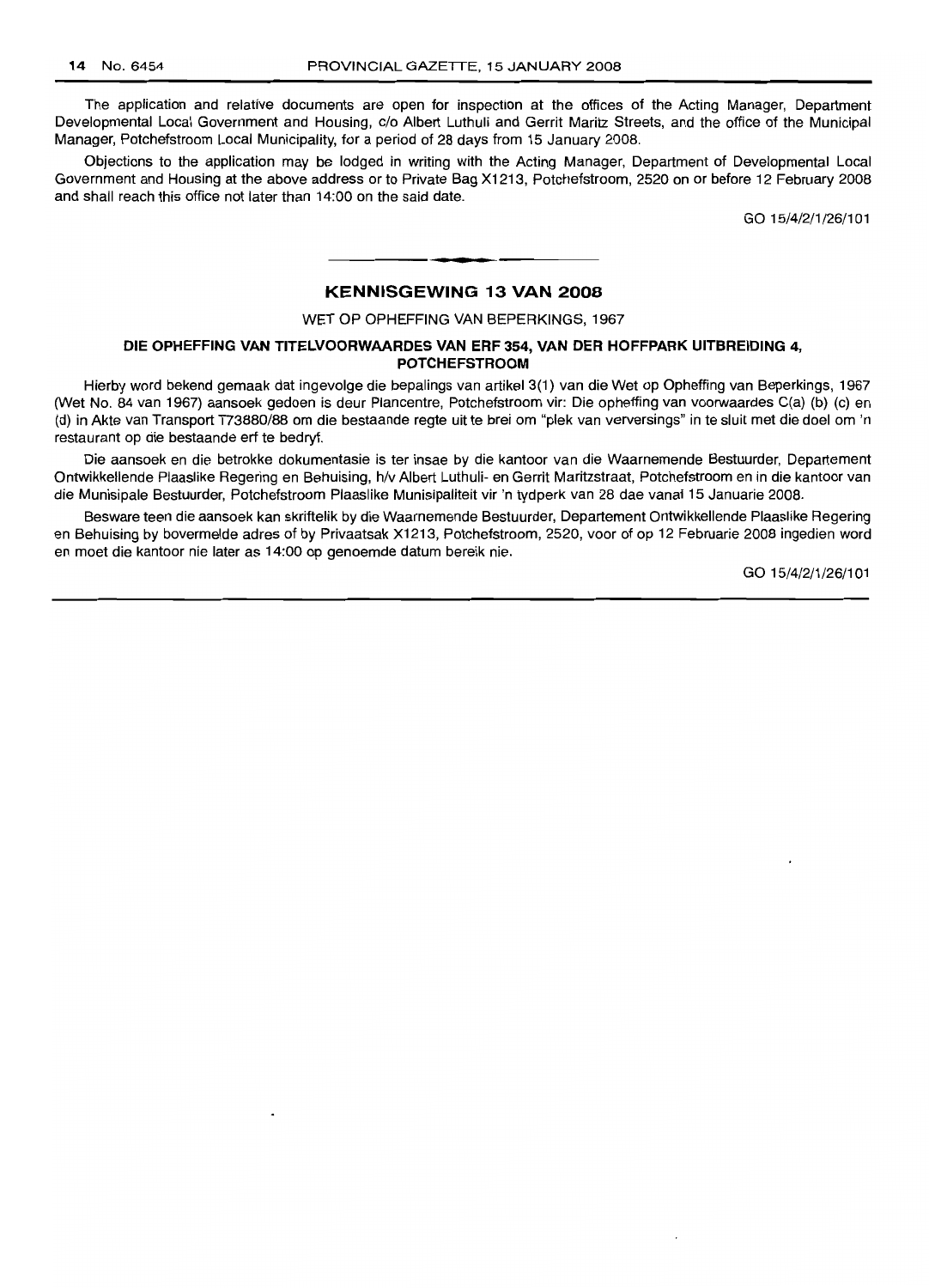# NOTICE 9 OF 2008

# FORM OF NOTICE TO BE PUBLISHED IN NEWSPAPER

[Regulation 17(9) of the Development Facilitation Regulations in terms of the Development Facilitation Act 1995]

PLANCentre as consultants for N12 Properties (Proprietary) Limited (Registration Nr. 2002/012361/07) has lodged an application in terms of the Development Facilitation Act for the establishment of a land development area together with the simultaneous removal of restrictions, consolidation and subdivision on Portion 582 ( a Portion of Portion 1) and Portion 586 (a Portion of Portion 379) of the farm Townlands of Klerksdorp 424 Registration Division IP, North West Province (proposed consolidated Portion 587 of the farm Townlands of Klerksdorp 424 Registration Division IP).

The development will consist of the following:

Two "Business 1" zoned erven with development parameters in accordance with the "Business 1" zoning as contained in the Klerksdorp Land Use Management Scheme, 2005. Both erven will be developed in accordance with an approved site development plan.

The relevant plan(s), document(s) and information are available for inspection at the Office of the Designated Officer, Ramosa Riekert Building, corner of Albert Luthuli Drive and Gerrit Maritz Street, Dassierand, Potchefstroom, as well as the offices of PLANCentre, 98 Peter Mokaba Street, Potchefstroom, for a period of 21 days from 15 January 2008.

The application will be considered at a Tribunal hearing to be held at the **Conference Room**, Protea Hotel Klerksdorp, between Barend Street and Margaretha Prinsloo Street, KLERKSDORP on 10 April 2008 at 10:00 and if any objections are received, a pre-hearing will take place on 3 April 2008 at the abovementioned Protea Hotel at 10:00.

Any person having an interest in the application should please note: -

 $\mathbf{1}$ You may within a period of 21 days from the date of first publication of this notice, provide the designated officer with your written objections or representations.

OR

2 If your comments constitute an objection to any aspect of the land development application, you may but you are not obliged to, appear in person or through a representative before the Tribunal on the date mentioned above.

Any written objection or representation must be delivered to the designated officer at the offices of the Designated Officer, Ramosa Riekert Building, corner of Albert Luthuli Drive and Gerrit Maritz Street, Dassierand, Potchefstroom or posted to Private Bag X1213, Potchefstroom, for attention Mr. N. P. Claassen.

Any queries may be directed to the Designated Officer on telephone no. (018) 297 5011 and fax no. (018) 297 7956.

Ref. 2757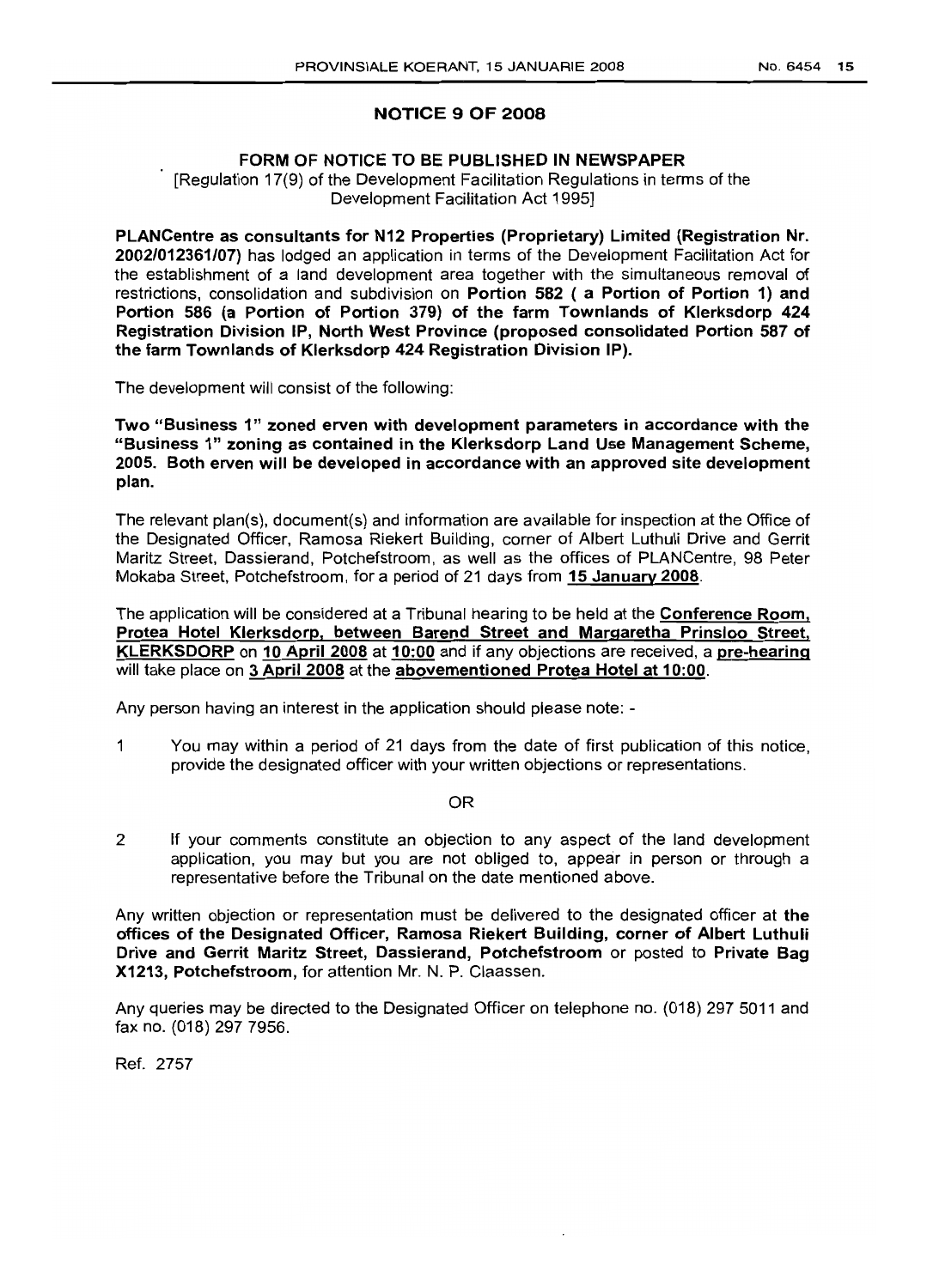# KENNISGEWING 9 VAN 2008

# VORM VAN KENNISGEWING WAT IN DIE KOERANT GEPUBLISEER MOET WORD [Regulasie 17(9) van die Regulasies op Ontwikkelingsfasilitering ingevolge die Wet op Ontwikkelingsfasilitering, 1995]

PLANCentre as konsultante van N12 Properties (Proprietary) Limited (Registrasie Nr. 2002/012361/07) het 'n aansoek ingevolge die Wet op Ontwikkelingsfasilitering, 1995, ingedien vir die stigting van 'n grondontwikkelingsgebied tesame met die gelyktydige opheffing van beperkende voorwaardes, konsolidasie en onderverdeling op Gedeelte 582 ('n Gedeelte van Gedeelte 1) en Gedeelte 586 ('n Gedeelte van Gedeelte 379) van die plaas Townlands of Klerksdorp 424 Registrasie Afdeling IP, Noordwes Provinsie (voorgestelde gekonsolideerde Gedeelte 587 van die plaas Townlands of Klerksdorp 424 Registrasie Afdeling IP, Noordwes Provinsie).

Die ontwikkeling sal uit die volgende bestaan : -

Twee (2) "Besigheid 1" gesoneerde erwe met ontwikkelingsparameters in ooreenstemming met die "Besigheid 1" sonering soos vervat in die Klerksdorp Grondgebruikbestuurskema, 2005. Beide erwe sal in ooreenstemming met 'n goedgekeurde terreinontwikkelingsplan ontwikkel word.

Die betrokke plan(ne), dokument(e) en inligting is ter insae beskikbaar by die Aangewese Beampte, Noordwes Ontwikkelingstribunaal, Departement van Ontwikkelende Plaaslike Regering en Behuising, Ramosa Riekert Gebou, hoek van Albert Luthuli rylaan en Gerrit Maritzstraat, Dassierand, Potchefstroom, asook die kantore van PLANCentre, Peter Mokabastraat 98, Potchefstroom, vir 'n tydperk van 21 dae vanaf 15 Januarie 2008.

Die aansoek sal oorweeg word op 'n sitting van die Tribunaal wat gehou word by die Konferensiekamer, Protea Hotel Klerksdorp, tussen Barendstraat en Margaretha Prinsloostraat. KLERKSDORP op 10 April 2008 om 10:00 en indien besware ontvang is, sal 'n voor-verhoor Tribunaal sitting gehou word op 3 April 2008 by die bogenoemde Protea Hotel om 10:00.

Enige persoon wat 'n belang in die aansoek het, moet asseblief daarop let dat: -

- 1 U binne 'n tydperk van 21 dae vanaf die datum van eerste publikasie van hierdie kennisgewing die aangewese beampte van u geskrewe besware of vertoë kan voorsien.
	- OF
- 2 Indien u kommentaar 'n beswaar teen enige aspek van die grondontwikkelingsaansoek daarstel, u of u vertreenwoordiger persoonlik voor die Tribunaal kan verskyn op die datum hierbo vermeld, maar u is nie verplig nie.

Enige geskrewe beswaar of vertoe moet afgelewer word by die aangewese beam pte by die kantore van die Aangewese Beampte, Ramosa Riekert Gebou, hoek van Albert Luthuli rylaan en Gerrit Maritzstraat, Dassierand, Potchefstroom of gepos word aan Privaatsak X1213, Potchefstroom, 2520, vir aandag Mnr. N. P. Claassen.

Enige navrae kan gerig word aan die Aangewese Beampte by telefoon no. (018) 297 5011 en faks no. (018) 297 7956.

Verw. 2757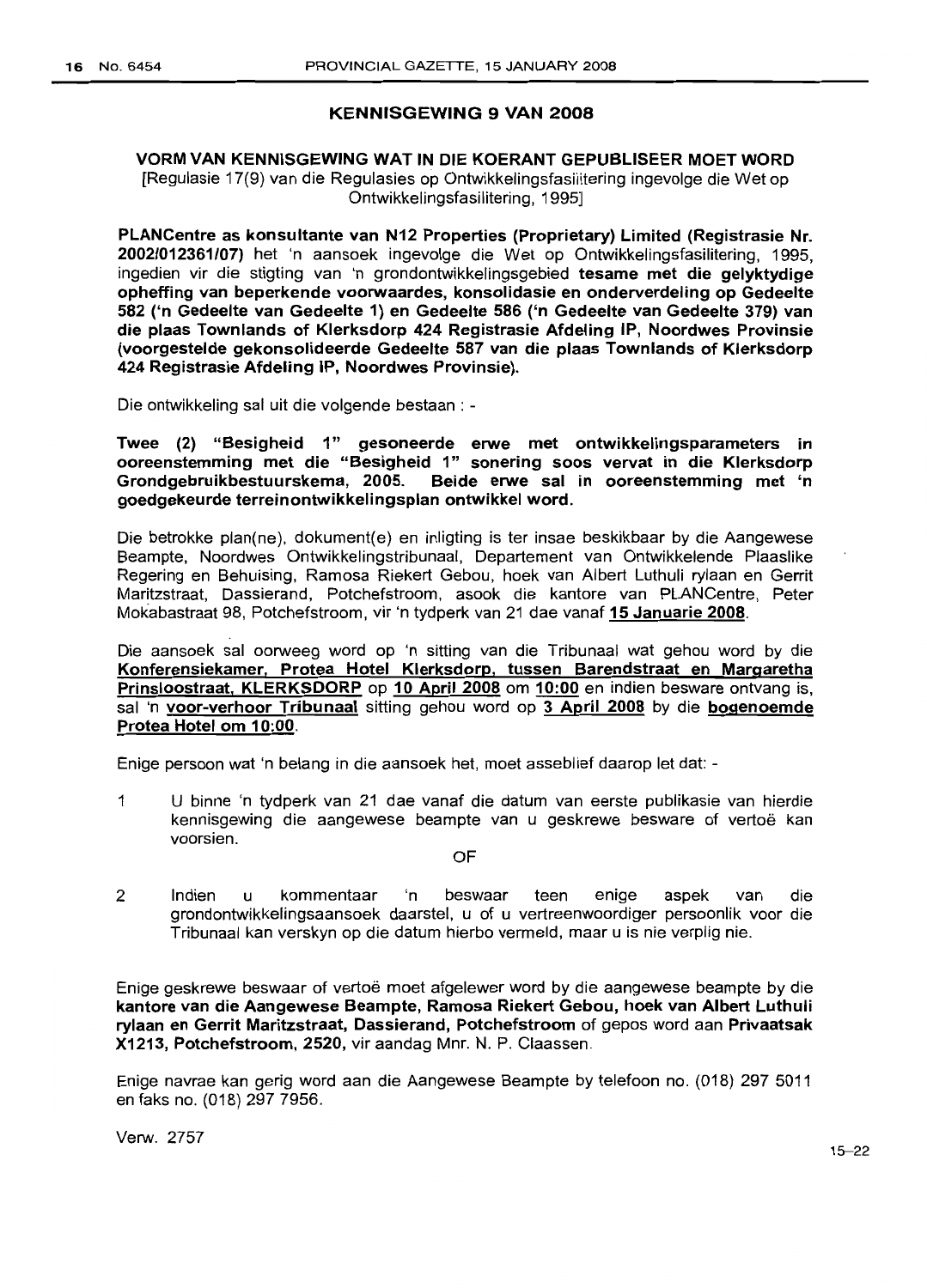# NOTICE 10 OF 2008

# FORM OF NOTICE TO BE PUBLISHED IN NEWSPAPER

[Regulation 21(10) of the Development Facilitation Regulations in terms of the Development Facilitation Act 1995]

PLANCentre as consultants for Cedar Falls Properties 5 (Pty) Ltd. (Registration Nr. 2005 0020 2107) has lodged an application in terms of the Development Facilitation Act for the establishment of a land development area, the required zoning rights and simultaneous consolidation on Remainder Portion and Portion 1 of Erf 1151, 44 and 46 Wilgen Street, Potchefstroom Registration Division IQ, North West Province.

The development will consist of the following:

A residential complex consisting of 20 various dwelling units, which will be accommodated in buildings with a maximum height of three (3) storeys (excluding the ground floor for parking), a maximum floor area ratio (F.A.R.) of 0,8, a maximum coverage of 65% as well as in accordance with an approved site development plan. Provision will be made for the required 47 parking bays (43 covered parking bays and 10 uncovered parking bays) on site as well as underneath one (1) building.

The relevant plan(s), document(s) and information are available for inspection at the office of the Designated Officer, North West Development Tribunal, Department of Developmental Local Government and Housing, Ramosa Riekert Building, corner of Albert Luthuli Drive and Gerrit Maritz Street, Dassierand, Potchefstroom as well as the offices of PLANCentre, 98 Peter Mokaba Street, Potchefstroom, for a period of 21 days from 15 January 2008.

The application will be considered at a Tribunal hearing to be held at the **Board Room.** Department of Developmental Local Government and Housing. Ramosa Riekert BUilding, corner of Albert Luthuli Drive and Gerrit Maritz Street. Dassierand. Potchefstroom on 10 June 2008 at 10:00 and if any objections are received, a pre-hearing will take place on 3 June 2008 at the abovementioned Board Room. Department of Developmental Local Government and Housing, at 10:00.

Any person having an interest in the application should please note: -

1 You may within a period of 21 days from the date of first publication of this notice, provide the designated officer with your written objections or representations.

## OR

2 If your comments constitute an objection to any aspect of the land development application, you may but you are not obliged to, appear in person or through a representative before the Tribunal on the date mentioned above.

Any written objection or representation must be delivered to the designated officer at the offices of the Designated Officer, Ramosa Riekert Building, corner of Albert Luthuli Drive and Gerrit Maritz Street, Dassierand, Potchefstroom or posted to Private Bag X1213, Potchefstroom, for attention Mr. N.P. Claassen.

Any queries may be directed to the Designated Officer on telephone no (018) 297 5011 and fax no. (018) 297 7956.

Ref: 2737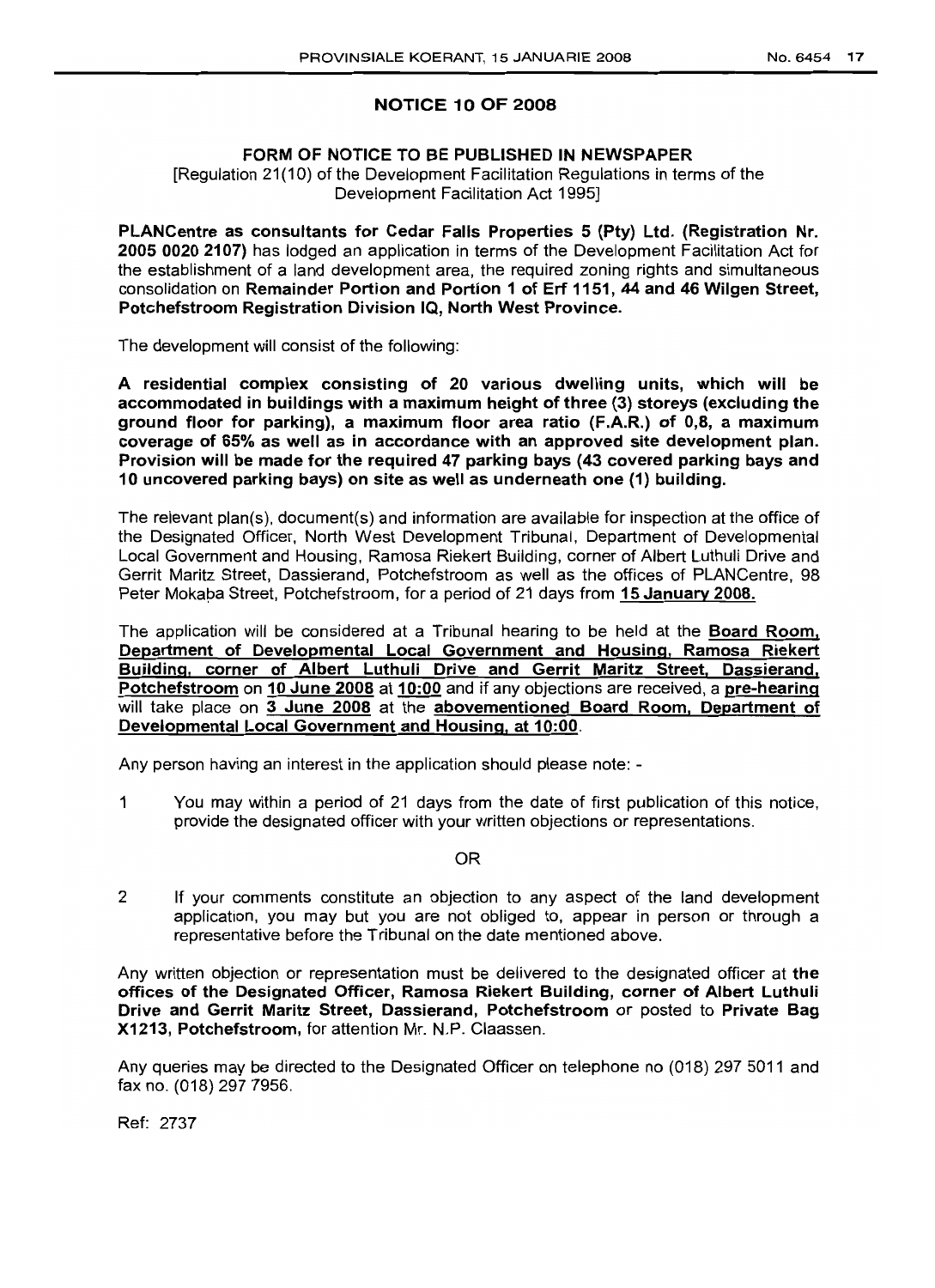# KENNISGEWING 10 VAN 2008

# VORM VAN KENNISGEWING WAT IN DIE KOERANT GEPUBLISEER MOET WORD [Regulasie 21(10) van die Regulasies op Ontwikkelingsfasilitering ingevolge die Wet op Ontwikkelingsfasilitering, 1995]

PLANCentre as konsultante van Cedar Falls Properties 5 (Pty) Ltd. (Registrasie Nr. 2005 0020 2107) het 'n aansoek ingevolge die Wet op Ontwikkelingsfasilitering, 1995, ingedien vir die stigting van 'n grondontwikkelingsgebied, die vereiste soneringsregte en gelyktydige konsolidasie op Resterende Gedeelte en Gedeelte 1 van Erf 1151, Wilgenstraat 44 en 46, Potchefstroom Registrasie Afdeling IQ, Noordwes Provinsie.

Die ontwikkeling sal uit die volgende bestaan :

'n Residensiele kompleks bestaande uit 20 verskeie wooneenhede, wat geakkommodeer sal word in geboue met 'n maksimum hoogte van drie (3) verdiepings (uitsluitend die grondvloer vir parkering), 'n maksimum vloeroppervlakteverhouding (V.O.V.) van 0,8, 'n maksimum dekking van 65% asook in ooreenstemming met 'n goedgekeurde terreinontwikkelingsplan. Voorsiening sal gemaak word vir die vereiste 47 parkeerruimtes (43 bedekte parkeerruimtes en 10 onbedekte parkeerruimtes) op die terrein asook onder een (1) gebou.

Die betrokke plan(ne), dokument(e) en inligting is ter insae beskikbaar by die Aangewese Beampte, Noordwes Ontwikkelingstribunaal, Departement van Ontwikkelende Plaaslike Regering en Behuising, Ramosa Riekert Gebou, hoek van Albert Luthuli rylaan en Gerrit Maritzstraat, Dassierand, Potchefstroom, asook die kantore van PLANCentre, Peter Mokabastraat 98, Potchefstroom, vir 'n tydperk van 21 dae vanaf 15 Januarie 2008.

Die aansoek sal oorweeg word op 'n sitting van die Tribunaal wat gehou word by die Raadsaal, Departement van Ontwikkelende Plaaslike Regering en Behuising, Ramosa Riekert gebou, hoek van Albert Luthuli rylaan en Gerrit Maritzstraat, Dassierand, Potchefstroom op 10 Junie 2008 om 10:00 en indien besware ontvang is, sal 'n voorverhoor Tribunaal sitting gehou word op 3 Junie 2008 by die bogenoemde Raadsaal, Departement van Ontwikkelende Plaaslike Regering en Behuising, soos bo genoem om 10:00.

Enige persoon wat 'n belang in die aansoek het, moet asseblief daarop let dat: -

1 U binne 'n tydperk van 21 dae vanaf die datum van eerste publikasie van hierdie kennisgewing die aangewese beampte van u geskrewe besware of vertoë kan voorsien.

OF

2 Indien u kommentaar 'n beswaar teen enige aspek van die grondontwikkelingsaansoek daarstel, u of u verteenwoordiger persoonlik voor die Tribunaal kan verskyn op die datum hierbo vermeld, maar u is nie verplig nie.

Enige geskrewe beswaar of vertoe moet afgelewer word by die aangewese beampte by die kantore van die Aangewese Beampte, Ramosa Riekert Gebou, hoek van Albert Luthuli rylaan en Gerrit Maritzstraat, Dassierand, Potchefstroom of gepos word aan Privaatsak X1213, Potchefstroom, 2520, vir aandag Mnr. N.P. Claassen.

Enige navrae kan gerig word aan die Aangewese Beampte by telefoon no. (018) 297 5011 en faks no. (018) 297 7956.

Verw: 2737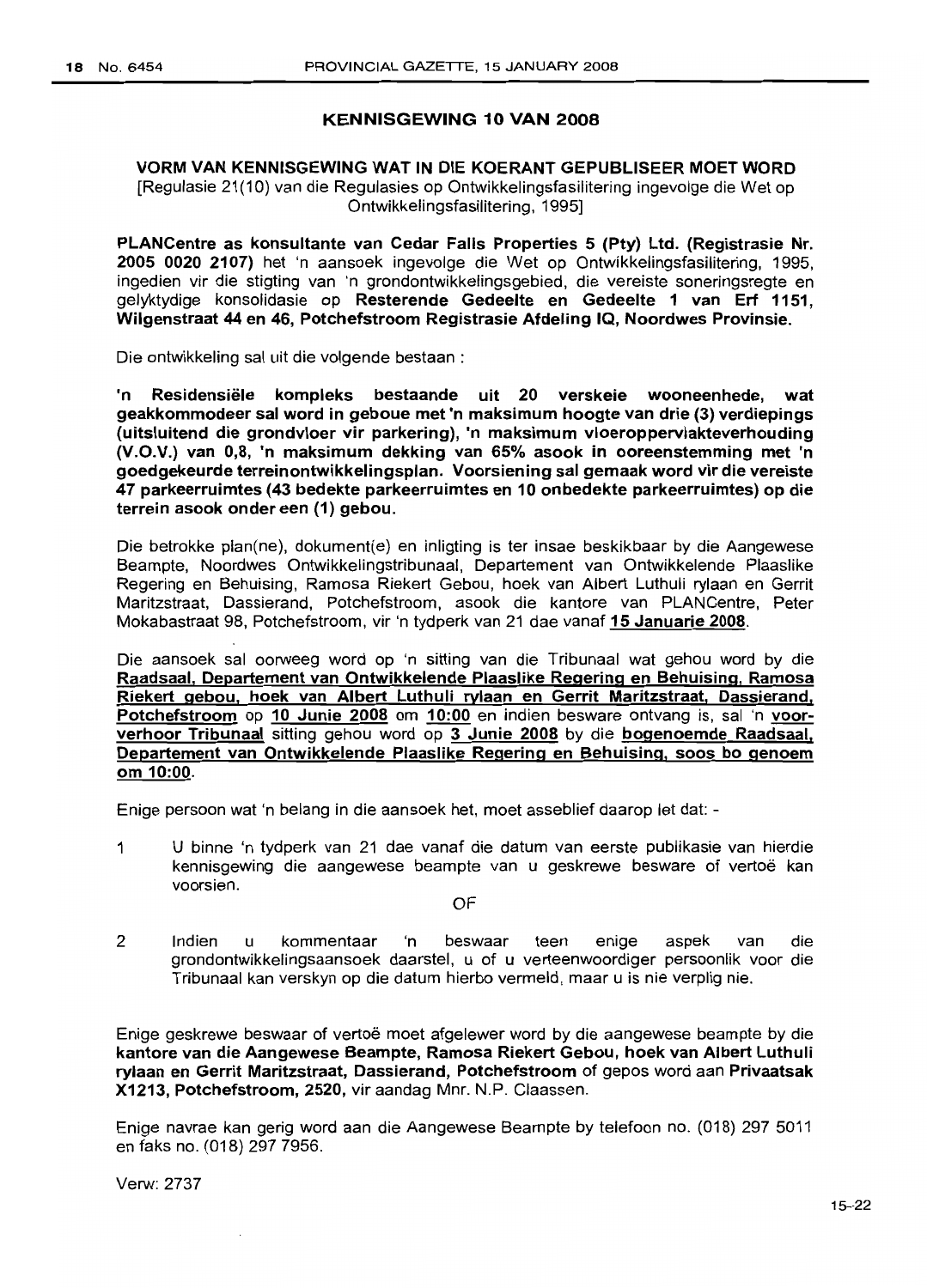# NOTICE 11 OF 2008

# FORM OF NOTICE TO BE PUBLISHED IN NEWSPAPER

[Regulation 21(10) of the Development Facilitation Regulations in terms of the Development Facilitation Act 1995]

PLANCentre as consultants for Arnoldus Schoeman Marais (850530 5027 085) has lodged an application in terms of the Development Facilitation Act for the establishment of a land development area, the required zoning rights, subdivision and relaxation of the building lines on Erf 1066, Baillie Park Extension 22, Potchefstroom Registration Division IQ, North West Province, 105 Richardson Street.

The development will consist of the following:

Three (3) residential dwelling units on the rezoned property, with development parameters in accordance with "Residential 2", as well as the relaxation of building lines as set out in the Potchefstroom Town Planning Scheme, 1980.

The relevant plan(s), document(s) and information are available for inspection at the office of the Designated Officer, North West Development Tribunal, Department of Developmental Local Government and Housing, Ramosa Riekert Building, corner of Von Wielligh and Gerrit Maritz Streets, Dassierand, Potchefstroom as well as the offices of PLANCentre Town Planners, 98 Peter Mokaba Street, Potchefstroom, for a period of 21 days from 15 January 2008.

The application will be considered at a Tribunal hearing to be held at the **Board Room**, Department of Developmental Local Government and Housing, Ramosa Riekert Building, corner of Albert Luthuli Drive and Gerrit Maritz Streets, Dassierand, Potchefstroom on 15 April 2008 at 10:00 and if any objections are received, a pre-hearing will take place on 8 April 2008 at the abovementioned Board Room, Department of Developmental Local Government and Housing, at 10:00.

Any person having an interest in the application should please note: -

1 You may within a period of 21 days from the date of first publication of this notice, provide the designated officer with your written objections or representations.

## OR

2 If your comments constitute an objection to any aspect of the land development application, you may but you are not obliged to, appear in person or through a representative before the Tribunal on the date mentioned above.

Any written objection or representation must be delivered to the designated officer at the offices of the Designated Officer, Ramosa Riekert BUilding, corner of Albert Luthuli Drive and Gerrit Maritz Streets, Dassierand, Potchefstroom or posted to Private Bag X1213, Potchefstroom, for attention Mr. N.P. Claassen.

Any queries may be directed to the Designated Officer on telephone no (018) 297 5011 and fax no. (018) 297 7956.

Ref: 2739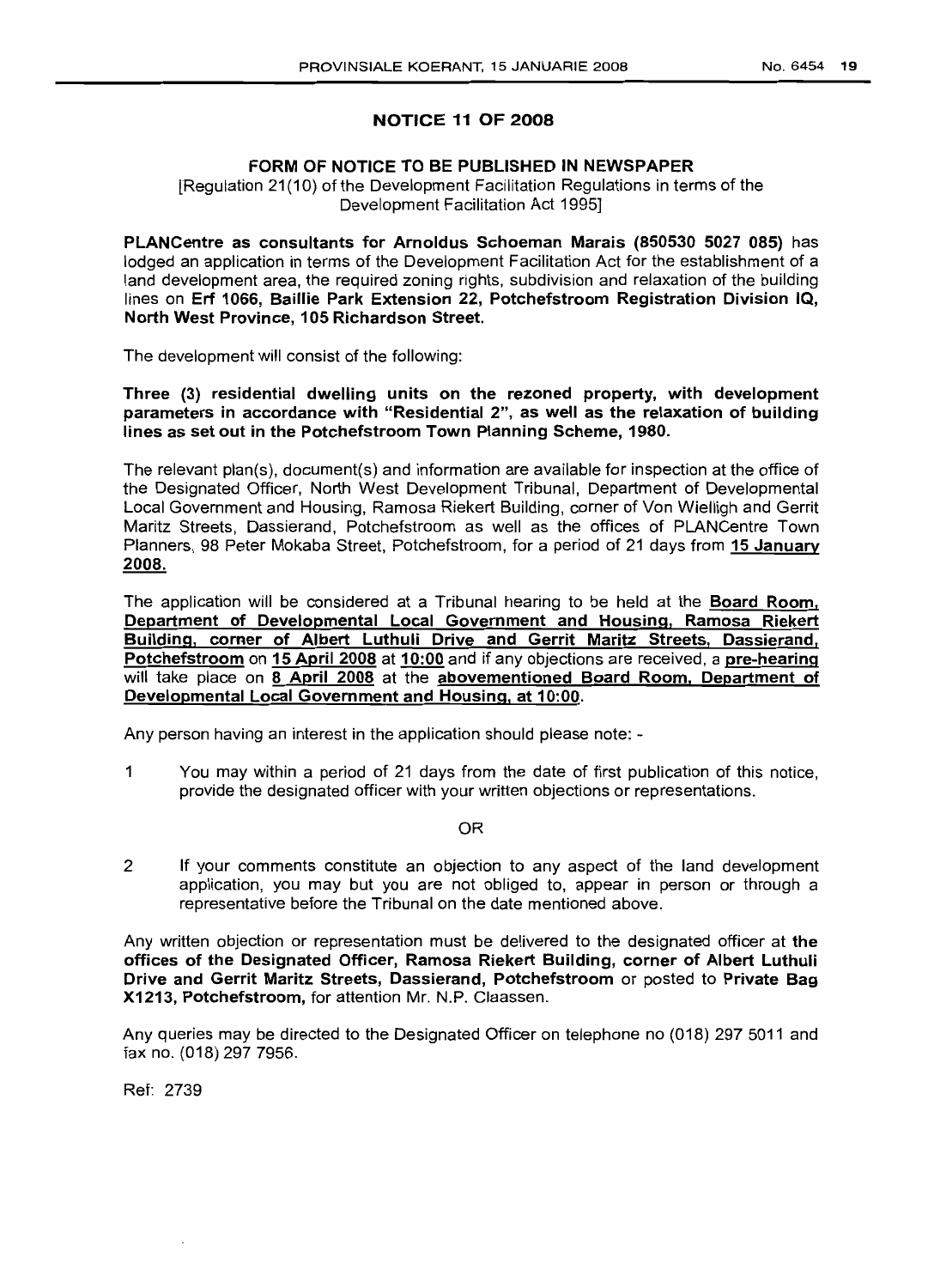## KENNISGEWING 11 VAN 2008

# VORM VAN KENNISGEWING WAT IN DIE KOERANT GEPUBLISEER MOETWORD [Regulasie 21(10) van die Regulasies op Ontwikkelingsfasilitering ingevolge die Wet op Ontwikkelingsfasilitering, 1995]

PLANCentre as konsultante van Arnoldus Schoeman Marais (850530 5027 085) het 'n aansoek ingevolge die Wet op Ontwikkelingsfasilitering, 1995, ingedien vir die stigting van 'n grondontwikkelingsgebied, sowel as die hersonering, die onderverdeling en die verslapping van boulyne op Erf 1066, Baillie Park Uitbreiding 22, Potchefstroom Registrasie Afdeling IQ, Noordwes Provinsie, Richardsonstraat 105.

Die ontwikkeling sal uit die volgende bestaan :

Drie (3) residensiele wooneenhede op die gehersoneerde eiendom met ontwikkelingsparameters in ooreenstemming met "Residensieel 2", sowel as die verslapping van boulyne 5005 vervat in die Potchefstroomse Dorpsbeplanningskema, 1980.

Die betrokke plan(ne), dokument(e) en inligting is ter insae beskikbaar by die Aangewese Beampte, Noordwes Ontwikkelingstribunaal, Departement van Ontwikkelende Plaaslike Regering en Behuising, Ramosa Riekert Gebou, hoek van Von Wielligh en Gerrit Maritzstrate, Dassierand, Potchefstroom, asook die kantore van PLANCentre Stadsbeplanners, Peter Mokabastraat 98, Potchefstroom, vir 'n tydperk van 21 dae vanaf 15 Januarie 2008.

Die aansoek sal oorweeg word op 'n sitting van die Tribunaal wat gehou word by die Raadsaal, Departement van Ontwikkelende Plaaslike Regering en Behuising, Ramosa Riekert gebou, hoek van Albert Luthuli- en Gerrit Maritzstraat, Dassierand, Potchefstroom op 15 April 2008 om 10:00 en indien besware ontvang is, sal 'n voorverhoor Tribunaal sitting gehou word op 8 April 2008 by die Raadsaal, Departement van Ontwikkelende Plaaslike Regering en Behuising, 5005 bo genoem om 10:00.

Enige persoon wat 'n belang in die aansoek het, moet asseblief daarop let dat: -

- 1 U binne 'n tydperk van 21 dae vanaf die datum van eerste publikasie van hierdie kennisgewing die aangewese beampte van u geskrewe besware of vertoë kan voorsien.
	- OF
- 2 Indien u kommentaar 'n beswaar teen enige aspek van die grondontwikkelingsaansoek daarstel, u of u verteenwoordiger persoonlik voor die Tribunaal kan verskyn op die datum hierbo vermeld, maar u is nie verplig nie.

Enige geskrewe beswaar of vertoe moet afgelewer word by die aangewese beampte by die kantore van die Aangewese Beampte, Ramosa Riekert Gebou, hoek van Albert Luthuli en Gerrit Maritzstrate, Dassierand, Potchefstroom of gepos word aan Privaatsak X1213, Potchefstroom, 2520, vir aandag Mnr. N.P. Claassen.

Enige navrae kan gerig word aan die Aangewese Beampte by telefoon no. (018) 297 5011 en faks no. (018) 297 7956.

Verw:2739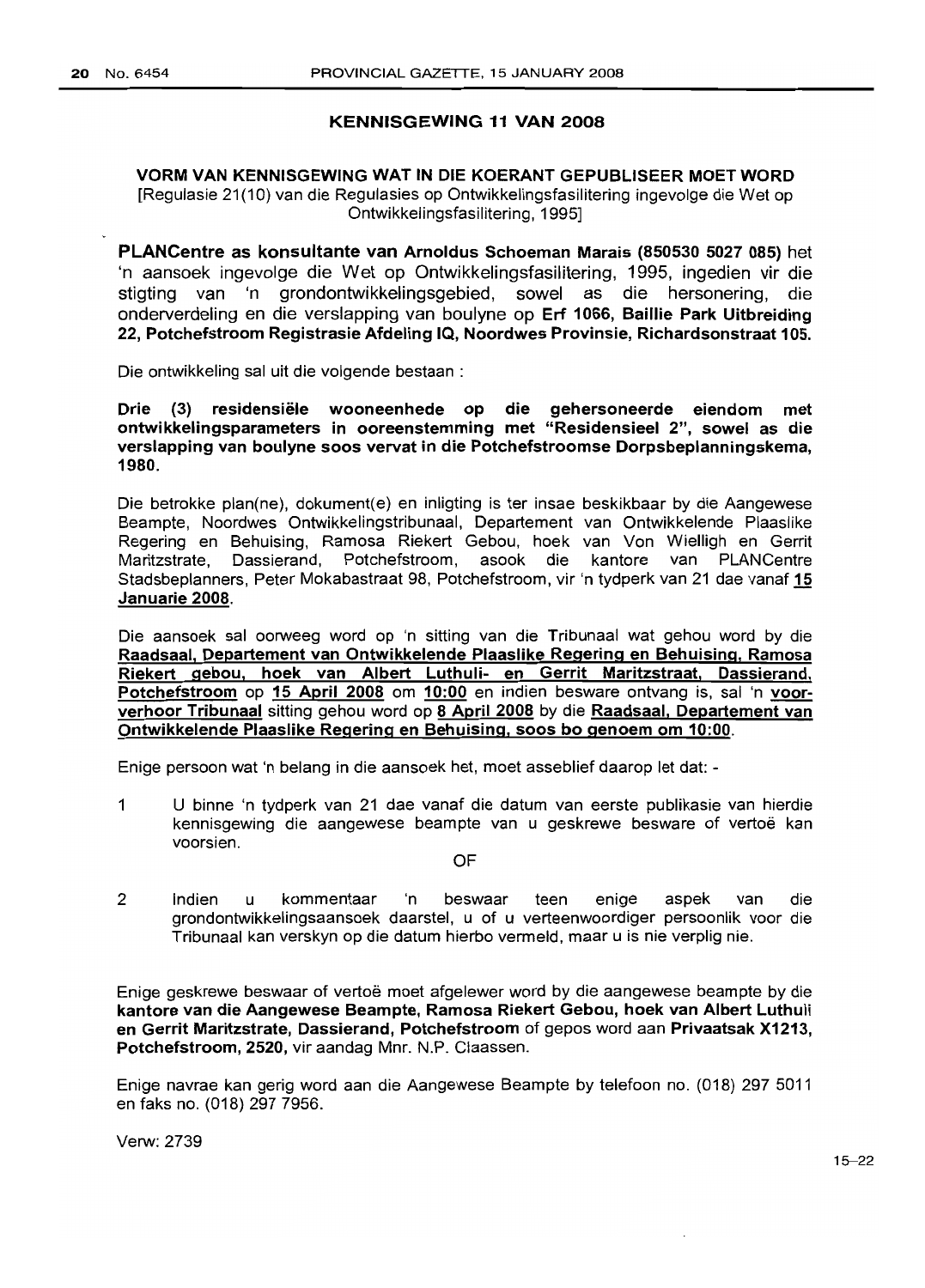# **NOTICE 12 OF 2008**

# NOTICE OF LAND DEVELOPMENT AREA APPLICATION

# **IN TERMS OF REGULATION 21(10) OF THE DEVELOPMENT FACILITATION REGULATIONS IN TERMS OF THE DEVELOPMENT FACILITATION ACT, ACT NO. 67 OF 1995**

We, Brian Gray and Associates, acting for the Ikemeleng Applicant (which includes affected landowners and Rustenburg Local Municipality), have lodged an application in terms of the Development Facilitation Act, Act No. 67 of 1995 for the establishment of a land development area on portions of Portion 53 and 99, Portions 129 and 157, on portions of the Remaining Extents of Portions 158 and 164 and portion of Portion 185 of the farm Kroondal 304- JQ, which properties are located adjacent to the Hex River and Waterval Road (P1122), in Kroondal, being a constituent part of Rustenburg Local Municipality.

The in-situ development formalization, to be known as Ikemeleng Township, will consist of the following, relief of which is sought in terms of the provisions of the Act:

- The subdivision of portions of the farm Kroondal 304-JQ,
- The consolidation of the relevant subdivided portions of the farm Kroondal 304-JQ corresponding with the proposed Land Development Area,
- The cancellation of restrictive conditions of title,
- The cancellation of servitudes, and
- The allocation of the following zonings to the Land Development Area :
	- Residential 1: 1235 erven,
	- Residential 2 : Three erven,
	- Special (Cemetery) : Two erven,
	- Special (Uses such as the local authority may permit with written consent) : Three erven,
	- Institutional': Two erven,
	- Municipal: Two erven,
	- Public Open Space: Three erven, and
	- Recreational: One erf.".

The land development area measures approximately 117.97 hectares in extent.

The relevant plans, documents and information are available for inspection at the office of the Designated Officer, Mr Nico Claassen, at Paul Ramosa Riekert Building, Corner of Von Wielligh & Gerrit Maritz Avenues, Dassierand, Potchefstroom, for a period of 21 days from Tuesday, 15 January 2008 (ie. on or before Wednesday, 6 February 2008). A complete set of application documents may also be inspected at the offices of Kroondal Mine, Waterval Road, during normal working hours.

The application will be considered at a tribunal hearing to be held at Tirelong School (situated on the subject property, adjacent to Waterval Road), Kroondal on 1 April 2008 at 10hOO, and the Pre-hearing conference will be held at the same venue, on 25 March 2008 at 10hOO.

Any person having any interest in the application should please note:

- 1. You may within a period of 21 days from the date of the first publication of this notice provide the Designated Officer with your written objections or representations; or
- 2. If your comments constitute an objection to any aspect of the land development application, you must appear in person or through a representative before the Tribunal on the dates mentioned above.

Any written objection or representation must be delivered to the Designated Officer (Mr Nico Claassen) at Paul Ramosa Riekert Building, Corner of Von Wielligh & Gerrit Maritz Avenues, Dassierand, Potchefstroom, and you may contact the Designated Officer if you have any queries on telephone number (018) 297 5011 and facsimile number (018) 297 7956.

## North West Development Tribunal Case Number: DFA 21/3/1/31/4.

Applicant's contact details: Brian Gray of Brian Gray and Associates, PO Box 414033, Craighall, 2024, Tel.: 011-788 3232, Fax. : 011-325 4512. e-mail : graybk@iafrica.com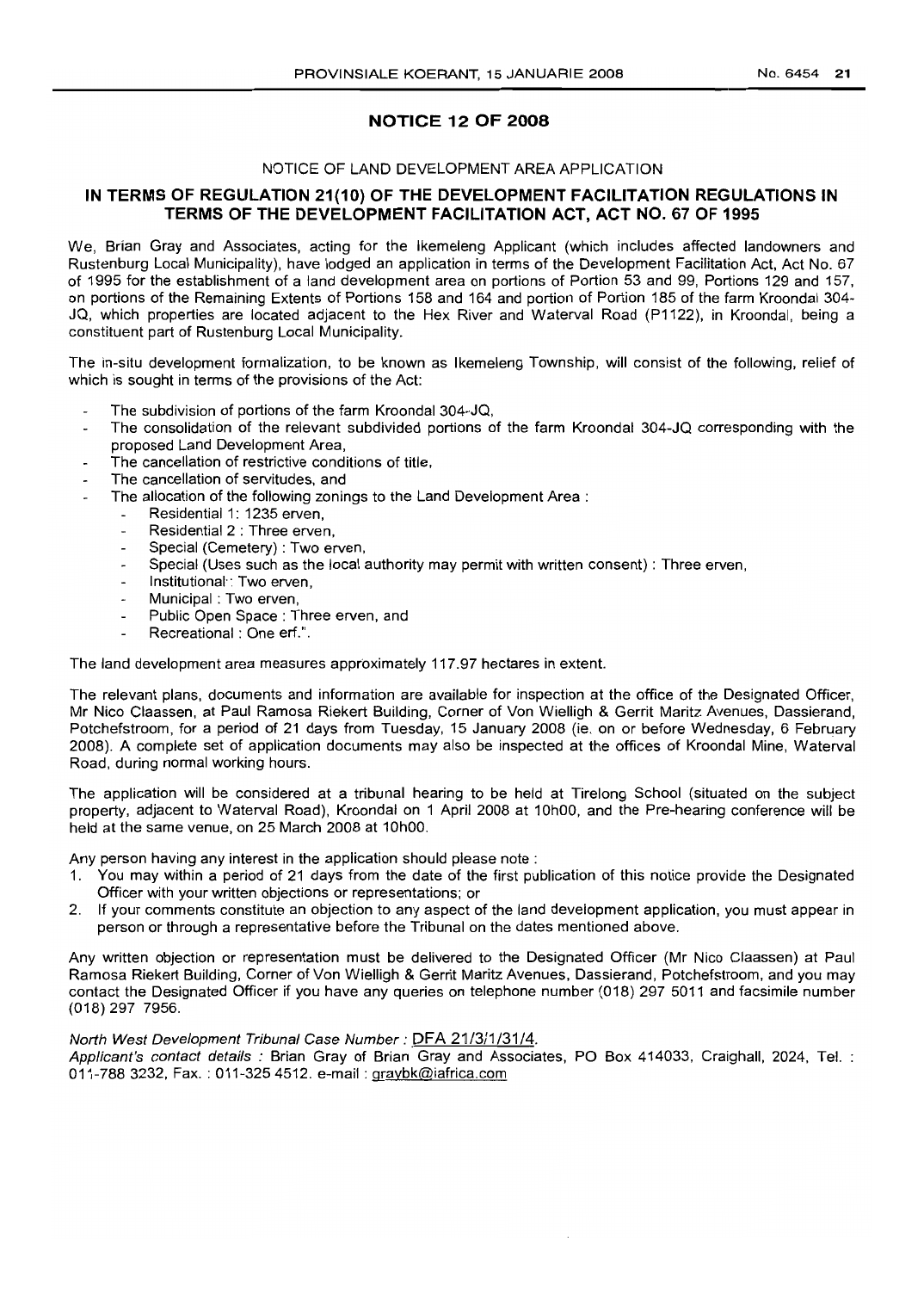# **KENNISGEWING 12 VAN 2008**

## KENNISGEWING VAN GRONDONTWIKKELINGGEBIED SAANSOEK

# **INGEVOLGE DIE** BEPALINGS **VAN REGULASIE 21(10) VAN DIE REGULASIEs OP ONTWIKKELlNGsFAslLiTERING UITGEVAARDIG KRAGTENS DIE WET OP ONTWIKKELlNGsFAsILiTERING, WET NO. 67 VAN 1995**

Ons, Brian Gray and Associates, wat vir die Ikemeleng Applikant (wat geaffekteerde grondeienaars en die Rustenburgse Plaaslike Munisipaliteit insluit) optree, het 'n aansoek ingedien ingevolge die Wet op Ontwikkelingsfasilitering, Wet No. 67 van 1995 (die Wet), vir die stigting van 'n grondontwikkelingsgebied op gedeeltes van Gedeeltes 53 en 99, Gedeeltes 129 en 157, op gedeeltes van die Resterende Gedeeltes van Gedeeltes 158 en 164 en 'n gedeelte van Gedeelte 185 van die plaas Kroondal 304-JQ, welke eiendomme langs die Heksrivier en Watervalweg (P1122) binne die Rustenburgse Plaaslike Munisipaliteit geleë is.

Die formalisering van die ontwikkeling van die bestaande gebied, wat as Ikemeleng Dorpsgebied bekend sal staan, sal die volgende behels waarvoor goedkeuring gevra word kragtens die bepalings van die Wet:

- Die onderverdeling van gedeeltes van die plaas Kroondal 304-JQ,
- Die konsolidasie van die relevante onderverdeelde gedeeltes van die plaas Kroondal 304-JQ in ooreenstemming met die voorgestelde Grondontwikkelingsgebied,
- Die opheffing van beperkende voorwaardes,
- Die opheffing van serwitute, en
- Die toekenning van die volgende sonerings aan die Grondontwikkelingsgebied:
	- Residensieel 1: 1235 erwe,
	- Residensieel 2: Drie erwe.
	- Spesiaal (Begraafplaas): Twee erwe,
	- Spesiaal (Gebruike waarvoor skriftelik toestemming gegee mag word deur die plaaslike owerheid): Drie erwe,
	- Institusioneel: Twee erwe,
	- Munisipaal: Twee erwe,
	- Publieke Oop Ruimtes: Drie erwe, en
	- Ontspanning: Een erf.

Die Grondontwikkelingsgebied beslaan ongeveer 117.97 hektaar.

Die betrokke planne, dokumente en inligting is vir 21 dae vanaf Dinsdag, 15 Januarie 2008, by die kantoor van die Aangewese Beampte, Mnr. Nico Claassen, Paul Ramosa Riekertgebou, hoek van Von Wielligh- en Gerrit Maritzlaan, Dassierand, Potchefstroom, ter insae beskikbaar (Dit wil se tot en met Woensdag, 6 Februarie 2008). 'n Volledige stel aansoekdokumente is gedurende normale kantoorure by die Kroondalmynkantoor, Watervalweg, ter insae beskikbaar.

Die aansoek salop 1 April 2008 om 10:00 deur die Tribunaal oorweeg word by Tirelong-skool, Kroondal, (wat op die tersaaklike eiendom langs Watervalweg gelee is) en die voorverhoorkonferensie salop 25 Maart 2008 om 10:00 by dieselfde plek gehou word.

Enige persoon wat belang by die aansoek het, moet asseblief kennis neem van die volgende:

- 1. U mag die Aangewese Beampte binne 21 dae vanaf die eerstepublikasiedatum van hierdie kennisgewing van u skriftelike kommentaar, besware of vertoë voorsien; of
- 2. Indien u kommentaar neerkom op 'n beswaar met betrekking tot enige aspek van die grondontwikkelingsaansoek, moet u op bogenoemde datums persoonlik of deur middel van 'n verteenwoordiger voor die Tribunaal verskyn.

Enige skriftelike kommentaar, beswaar of vertoe moet by die Aangewese Beampte (Mnr Nico Claassen), te Paul Ramosa Riekertgebou, hoek van Von Wielligh- en Gerrit Maritzlaan, Dassierand, Potchefstroom, ingedien word en u kan met die Aangewese Beampte by telefoonnommer (018) 297 5011 en faksnommer (018) 297 7956 in verbinding tree indien u enige navrae het.

# Noordwes Ontwikkelingstribunaalsaaknommer: DFA 21/3/1/31/4.

Kontakbesonderhede van applikant : Brian Gray van Brian Gray and Associates, Posbus 414033, Craighall, 2024. Tel.: 011-7883232, Faks: 011-3254512. e-pos : graybk@iafrica.com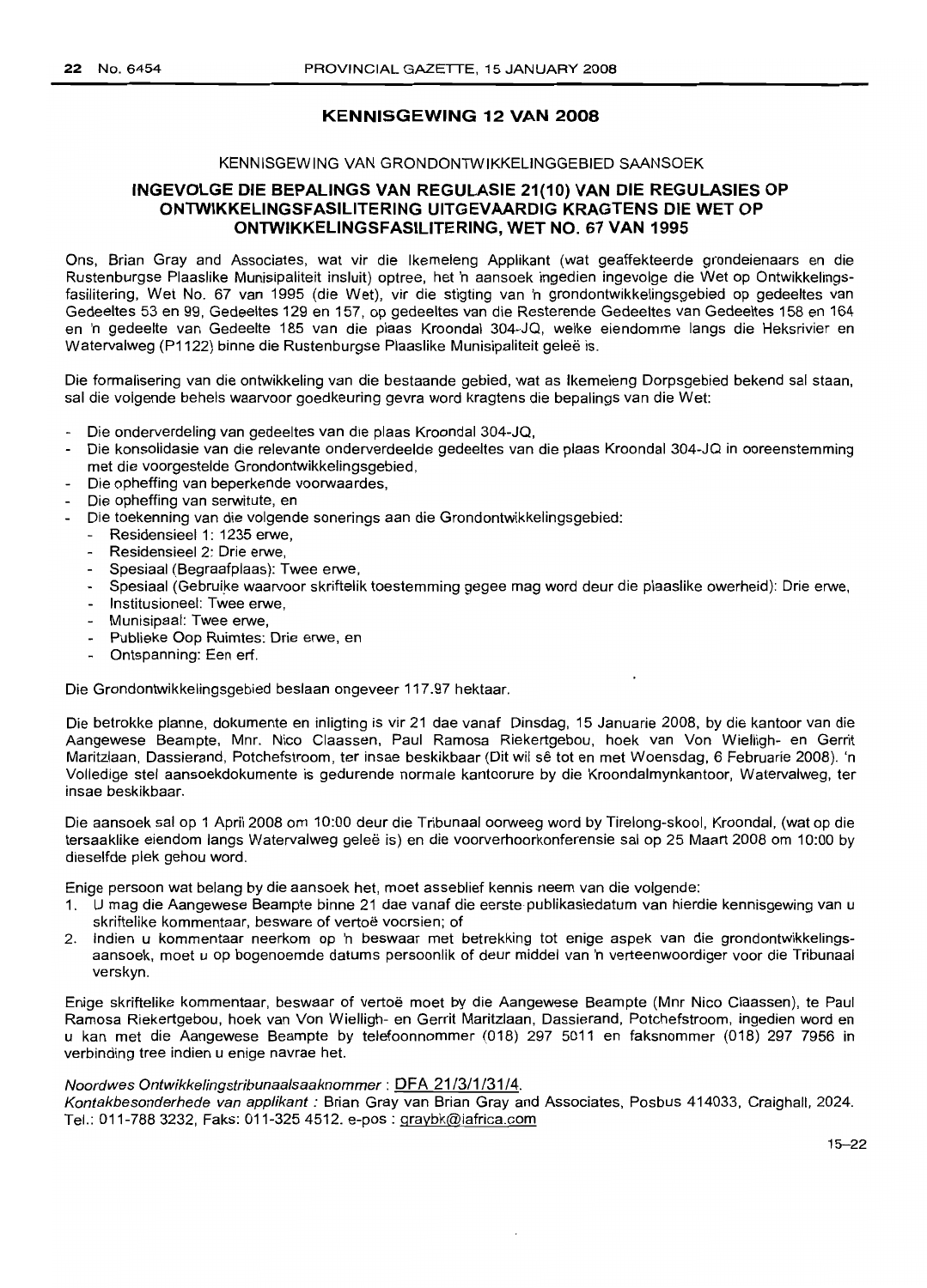# **LOCAL AUTHORITY NOTICES PLAASLIKE BESTUURSKENNISGEWINGS**

# **LOCAL AUTHORITY NOTICE 1**

## **LOCAL MUNICIPALITY OF MADIBENG**

NOTICE OF DIVISION OF LAND

The Local Municipality of Madibeng hereby give notice in terms of section 6 (8) (a), of the Division of Land Ordinance, 1986 (Ordinance 20 of 1986), that an application to divide the land described below has been received.

Further particulars of the application are open for inspection during normal office hours at the office of the Municipal Manager: City Planning, Municipal Offices, Van Velden Street, Madibeng.

Any person who wishes to object to the granting of the application or to make representations in regard of the application shall submit his objections or representations in writing and in duplicate to the Municipal Manager at the above address or at PO Box 106, Brits, 0250, within a period of 28 days from the first publication of this notice.

Date of first publication: 8 January 2008.

Description of land: The Remaining Extent of the farm Goeie Hoop 450 JQ.

Number and area of proposed portions: Two (2).

|                                              | <b>TOTAL:</b> | 12.1862 hectares |
|----------------------------------------------|---------------|------------------|
| Proposed Remainder, in exent approximately:  |               | 7,1782 hectares. |
| Proposed Portion 1, in extent approximately: |               | 5,0080 hectares. |

# **PLAASLIKE BESTUURSKENNISGEWING 1**

**•**

## **PLAASLIKE MUNISIPALITEIT VAN MADIBENG**

## KENNISGEWING VAN VERDELING VAN GROND

Die Plaaslike Munisipaliteit van Madibeng gee hiermee ingevolge artikel 6 (8) (a), van die Ordonnansie op die Verdeling van Grond, 1986 (Ordonnansie No. 20 van 1986), kennis dat 'n aansoek ontvang is om die grond hieronder beskryf, te verdeel.

Nadere besonderhede van die aansoek lê ter insae by die kantoor van die Munisipale Bestuurder: Stedelikebeplanningafdeling, Munisipale Kantore, Van Veldenstraat, Madibeng.

Enige persoon wat teen die toestaan van die aansoek beswaar wil maak of vertoë in verband daarmee wil rig, moet sy besware of vertoë skriftelik en in tweevoud by die Munisipale Bestuurder by bovermelde adres of by Posbus 106, Brits, 0250. pos, ter enige tyd binne 'n tydperk van 28 dae vanaf die datum van eerste publikasie van hierdie kennisgewing.

Datum van eerste publikasie: 8 Januarie 2008.

Beskrywing van grond: Die Resterende Gedeelte van die plaas Goeie Hoop 450 JQ.

Getal en oppervlakte van voorgestelde gedeeltes: Twee (2).

Voorgestelde Gedeelte 1, groot ongeveer: 5,0080 hektaar.

Voorgestelde Restant, groot ongeveer: 7,1782 hektaar.

**TOTAAL: 12,1862 hektaar.**

8-15

# **LOCAL AUTHORITY NOTICE 2**

## **TLOKWE CITY COUNCIL OF POTCHEFSTROOM**

## **POTCHEFSTROOM AMENDMENT SCHEMES 1292, 1314, 1353, 1378 AND 1405**

It is hereby notified in terms of the provisions of Section 57 (1) (a) of the Town Planning and Townships Ordinance, 1986, that the Tlokwe City Council of Potchefstroom has approved the amendment of Potchefstroom Town-Planning Scheme, 1980, by the rezoning of the undermentioned properties from their present zonings to the new zonings, as indicated below next to each property, subject to certain conditions: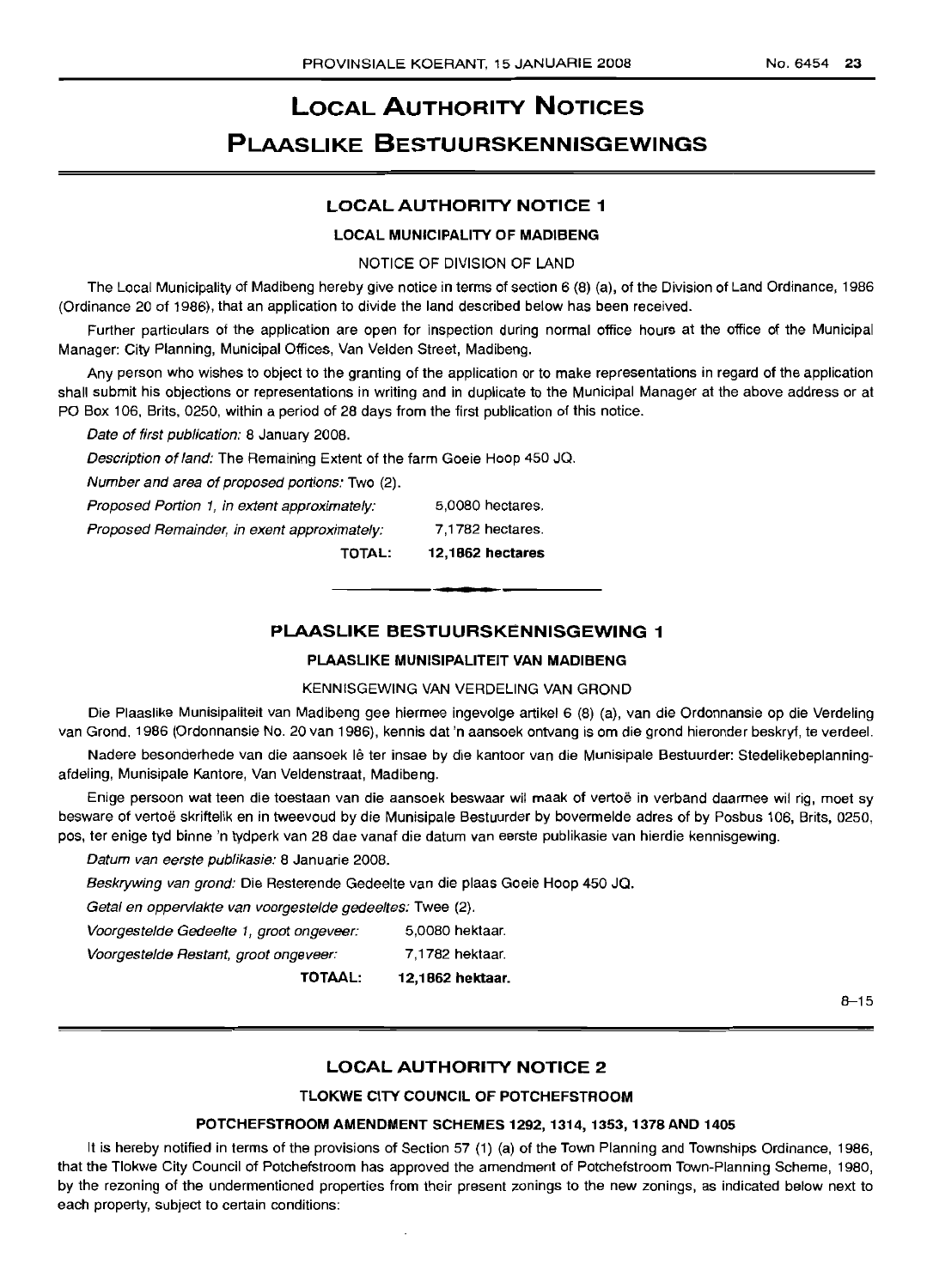| Amendment<br>scheme | Description of property                | Present zoning                                                | New zoning                                                                    |
|---------------------|----------------------------------------|---------------------------------------------------------------|-------------------------------------------------------------------------------|
|                     | Remainder of Erf 715.<br>Potchefstroom | "Residential 1"                                               | "Residential 2"                                                               |
|                     | Remainder of Erf 561,<br>Potchefstroom | "Residential 1"                                               | "Residential 2"                                                               |
|                     | Erf 289, Grimbeekpark<br>Extension 6   | "Residential 1" (density<br>of one dwelling-house<br>per erf) | "Residential 1" (density)<br>of one dwelling-house<br>per 500 $m^2$ )         |
|                     | Erf 321, Grimbeekpark<br>Extension 6   | "Residential 1" (density<br>of one dwelling-house<br>per erf) | "Residential 1" (density<br>of one dwelling-house<br>per 500 m <sup>2</sup> ) |
|                     | Remainder of Erf 463,<br>Potchefstroom | "Residential 1"                                               | "Residential 2"                                                               |

Map 3 and the scheme clauses of these amendment schemes are filed with the Directorate, Department of Developmental Local Government and Housing, North-West Provincial Administration, Potchefstroom, and the Municipal Manager, Dan Tloome Complex, corner of Sol Plaatjie Avenue and Wolmarans Street (PO Box 113), Potchefstroom, and are open for inspection during normal office hours.

These amendments are respectively known as Potchefstroom Amendment Schemes 1292, 1314, 1353, 1378 and 1405 and each one shall come into operation on the date of publication of this notice.

Notice 1/2008

## **R MOSIANE, Municipal Manager**

# **PLAASLIKE BESTUURSKENNISGEWING 2**

**-**

## **TLOKWE STADSRAAD VAN POTCHEFSTROOM**

## **POTCHEFSTROOM WYSIGINGSKEMAS 1292, 1314, 1353,1378 EN 1405**

Hierby word ooreenkomstig die bepalings van artikel 57 (1) (a) van die Ordonnansie op Dorpsbeplanning en Dorpe, 1986, bekend gemaak dat die Tlokwe Stadsraad van Potchefstroom, goedgekeur het dat Potchefstroom-dorpsbeplanningskema, 1980, gewysig word deur die hersonering van die ondergenoemde eiendomme vanaf hulle huidige sonerings na die nuwe sonerings, soos hieronder teenoor elke eiendom aangetoon, onderworpe aan sekere voorwaardes:

| Wysigingskema | Beskrywing van eiendom                 | Huidige sonering                                           | Nuwe sonering                                                              |
|---------------|----------------------------------------|------------------------------------------------------------|----------------------------------------------------------------------------|
|               | Restant van Erf 715,<br>Potchefstroom  | "Residensieel 1"                                           | "Residensieel 2"                                                           |
|               | Restant van Erf 561,<br>Potchefstroom  | "Residensieel 1"                                           | "Residensieel 2"                                                           |
|               | Erf 289, Grimbeekpark<br>Uitbreiding 6 | "Residensieel 1" (digtheid<br>van een woonhuis per<br>erf) | "Residensieel 1" (digtheid<br>van een woonhuis per<br>500 m <sup>2</sup> ) |
|               | Erf 321, Grimbeekpark<br>Uitbreiding 6 | "Residensieel 1" (digtheid<br>van een woonhuis per<br>erf) | "Residensieel 1" (digtheid<br>van een woonhuis per<br>500 m <sup>2</sup> ) |
|               | Restant van Erf 463,<br>Potchefstroom  | "Residensieel 1"                                           | "Residensieel 2"                                                           |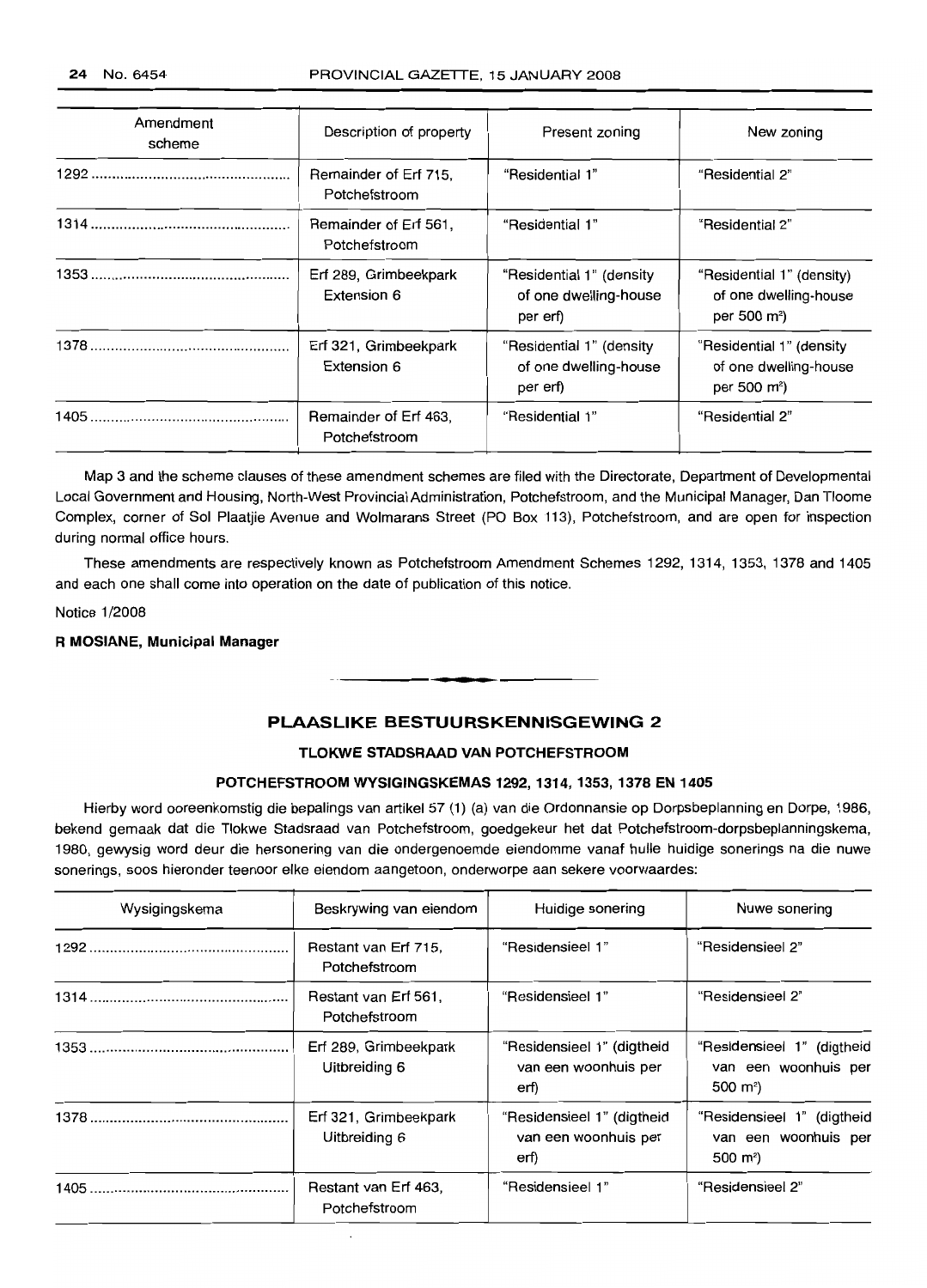Kaart 3 en die skemaklousules van die wysigingskemas word in bewaring gehou deur die Direktoraat, Departement van Ontwikkelende Plaaslike Regering en Behuising, Noordwes Provinsiale Administrasie, Potchefstroom, en die Munisipale Bestuurder, Dan Tloome Kompleks, hoek van Sol Plaatjielaan en Wolmaransstraat (Posbus 113), Potchefstroom, en Ie ter insae te aile redelike tye.

Hierdie wysigings staan onderskeidelik bekend as Potchefstroom-Wysigingskemas 1292, 1314, 1353, 1378 en 1405 en elkeen tree in werking op datum van publikasie van hierdie kennisgewing.

 $\ddot{\phantom{0}}$ 

Kennisgewing 1/2008

**R MOSIANE, Munisipale Bestuurder**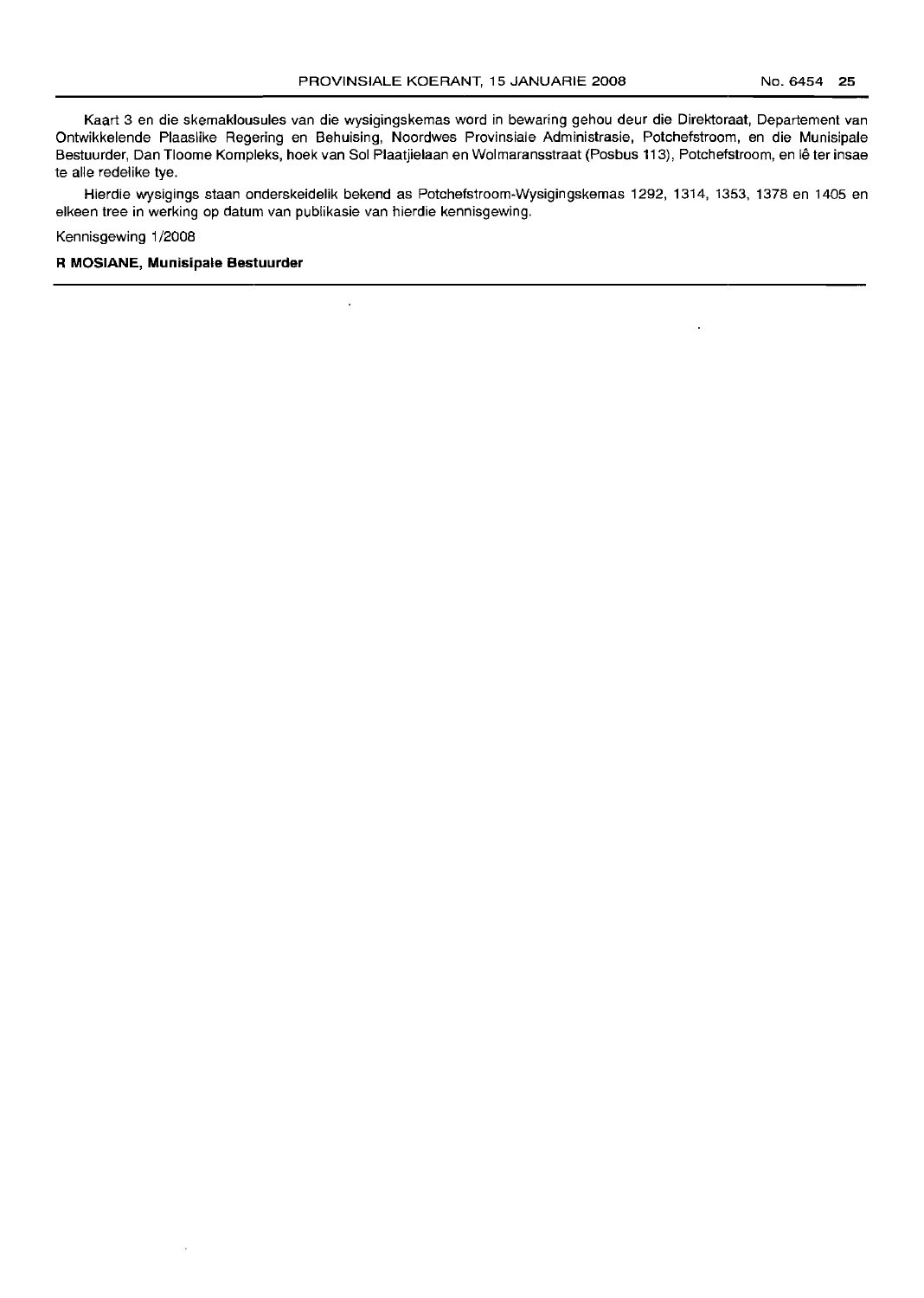# **LOCAL AUTHORITY NOTICE 3**

## **RUSTENBURG LOCAL MUNICIPALITY**

## **DECLARATION AS APPROVED TOWNSHIP**

In terms of section 103 of the Town Planning and Townships Ordinance, 1986 (Ordinance 15 of 1986), the Rustenburg Local Municipality hereby declares Waterval East Extension 39 to be an approved township subject to the conditions set out in the schedule hereto.

## **SCHEDULE**

CONDITIONS UNDER WHICH THE APPLICATION FOR TOWNSHIP ESTABLISHMENT IN TERMS OF THE PROVISIONS OF CHAPTER III OF THE TOWN PLANNING AND TOWNSHIPS ORDINANCE, 1986 (ORDINANCE 15 OF 1986) ON PORTION 186 (A PORTION OF PORTION 17) OF THE FARM WATERVAL NO. 306-JQ, NORTH WEST PROVINCE BY DOUBLE D G BUILDING CONTRACTORS CC (1996/039688/23) (HEREINAFTER REFERRED TO AS THE TOWNSHIP APPLICANT) AND BEING THE REGISTERED OWNER OF THE LAND, HAS BEEN APPROVED.

- 1. CONDITIONS OF ESTABLISHMENT
	- (1) NAME

The name of the township shall be Waterval East Extension 39.

(2) LAYOUT *1*DESIGN

The township shall consist of erven and streets as indicated on General Plan SG No. 9311/2007.

(3) REMOVAL, REPOSITIONING, MODIFICATION OR REPLACEMENT OF EXISTING POST OFFICE- / TELKOM PLANT

If, by reason of the establishment of the township, it should become necessary to remove, reposition, modify or replace any existing Post Office- 1Telkom plant, the cost thereof shall be borne by the township applicant.

(4) PROVISION AND ERECTION OF ROAD SIGNS, MARKINGS, STREET NAMEPLATES AND INFORMATION SIGNS

The township applicant shall at its own expense arrange for the provision of road signs, markings, street nameplates and information signs to the satisfaction of the Rustenburg Local Municipality.

(5) ENVIRONMENTAL MANAGEMENT

The township applicant must ensure that all conditions imposed by the Department of Agriculture, Conservation and Environment in terms of the Record-of-Decision (ROD) issued by the said Department on 23 June 2006 by virtue of EIA 331/2004NW are adhered to.

- (6) HOME OWNERS ASSOCIATION
	- (a) A Home Owners Association or similar entity must be established in terms of the provisions of Section 21 of the Companies Act, 1973 (Act 61 of 1973) which Association shall bear full responsibility for the functioning and proper maintenance of the private parks (Erven 212 and 214) which erven shall be transferred to the Home Owners Association or similar entity.
	- (b) None of the erven within the township area or the subdivided portions or consolidation thereof, or any interest therein, or any unit as defined in terms of the Sectional Title Act, may be transferred to buyers prior to such buyer becoming a member of the Home Owners Association as mentioned in subparagraph (a) above. This is a compulsory membership and must be registered as a condition against the Title Deeds of the mentioned erven and subdivided portions or consolidation thereof.
	- (c) The owner of the erf or any subdivision or consolidation thereof, or any interest therein, or any unit as defined in terms of the Sectional Title Act, shall not be entitled to transfer the erf or any subdivision or any interest therein or unit thereon, without a clearance certificate from the Association that all monies owing to it has been paid.

# 2. CONDITIONS TO BE COMPLIED WITH BEFORE THE ERVEN IN THE TOWNSHIP BECOME REGISTRABLE

## INSTALLATION AND PROVISION OF SERVICES

(a) The township applicant shall install and provide internal engineering services in the township, as provided for in the services agreement.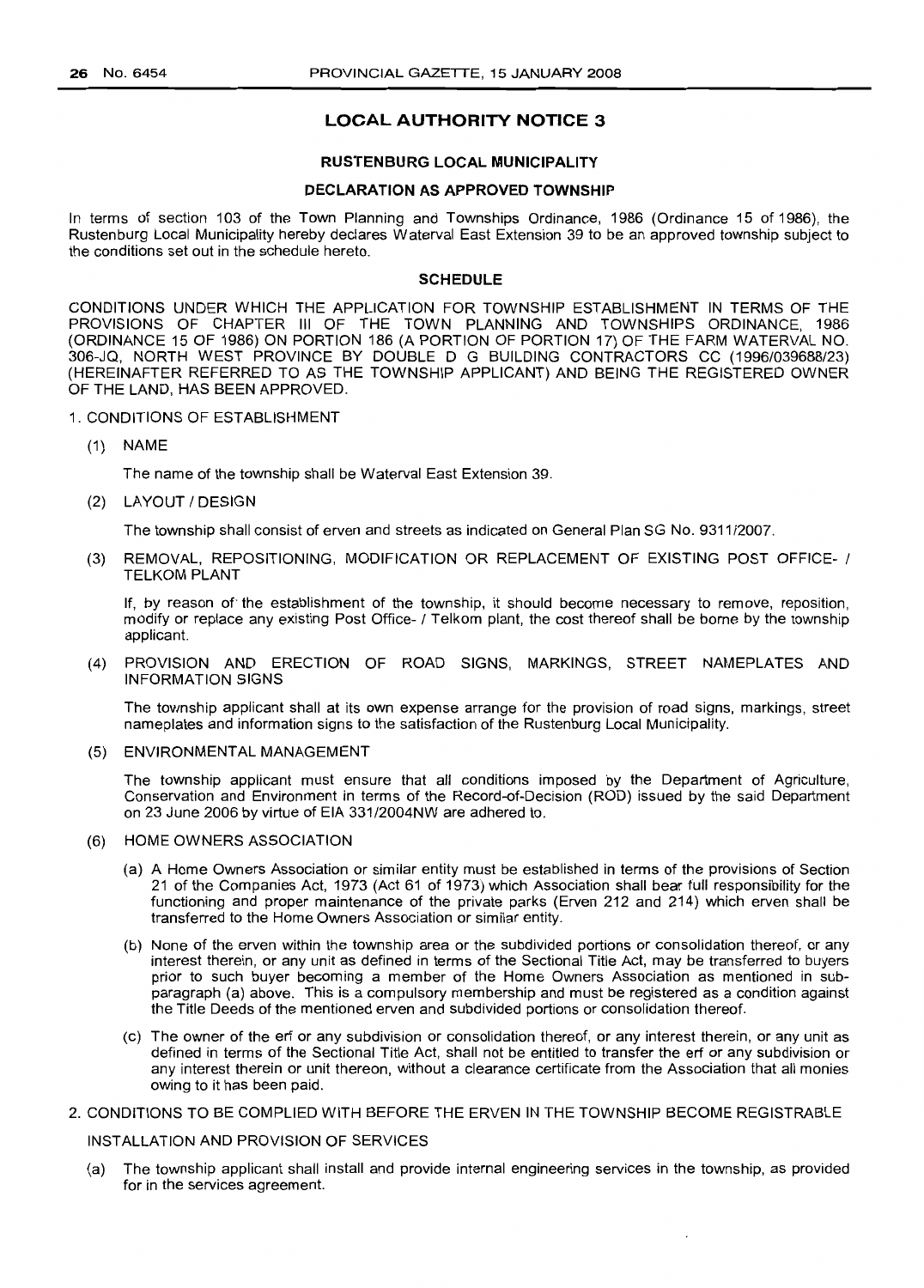(b) The local authority shall install and provide external engineering services for the township, as provided for in the services agreement.

# 3. CONDITIONS OF TITLE

(1) DISPOSAL OF EXISTING CONDITIONS OF TITLE

All erven shall be made subject to existing conditions and servitudes, if any, but excluding the following servitude which does not affect the township area because of the location thereof:

"By Notarial Deed No. K2439/2000S dated 15 April 2000 the within-mentioned property is subjected to a pipeline servitude 3871 square metres in extent indicated by the figure ABCDE on SG 6365/98 in favour of Rand Water Board with ancillary rights as will more fully appear from reference to the said Notarial Deed, a copy whereof is hereunto annexed".

- (2) CONDITIONS IMPOSED IN TERMS OF THE PROVISIONS OF THE TOWN PLANNING AND TOWNSHIPS ORDINANCE, 1986 (ORDINANCE 15 OF 1986)
	- (a) ALL ERVEN
		- (i) The erf is subject to a servitude, 2 metres wide along any two boundaries in favour of the local authority for sewerage and other municipal purposes and, in the case of a panhandle ert, an additional servitude for municipal purposes 2 metres wide across the access portion of the ert, if and when required by the local authority: Provided that the local authority may relax or grant exemption from the required servitudes.
		- (ii) No building or other structure shall be erected within the aforesaid servitude area and no largerooted trees shall be planted within the area of such servitude or within 2 metres thereof.
		- (iii) The local authority shall be entitled to deposit temporarily on the land adjoining the aforesaid servitude such material as may be excavated by it during the course of the construction, maintenance or removal of such sewerage mains and other works as it, in its discretion, may deem necessary and shall further be entitled to reasonable access to the said land for the aforesaid purpose, subject to any damage done during the process of the construction, maintenance or removal of such sewerage mains and other works being made good by the local authority.

## (b) ERVEN SUBJECT TO SPECIAL CONDITIONS

- (i) ERF 213
	- (aa) Any owner of an erf, or any subdivision or consolidation thereof, or any interest therein, or any unit as defined in terms of the Sectional Title Act, shall automatically become and shall remain a member of the Association and be subject to its memorandum and articles until it ceases to be an owner as aforesaid. No erf or any subdivision thereof, or interest therein, or any unit thereon shall be transferred to any person who has not bound itself, to the satisfaction of the Association, to become a member of the Association.
	- (bb) The owner of an erf or any subdivision or consolidation thereof, of any interest therein, or any unit as defined in terms of the Sectional Title Act, shall not be entitled to transfer the erf or any subdivision or any interest therein, or unit thereon, without a clearance certificate from the Association that all monies owing to it has been paid.

## A. **Boshoff, Municipal Manager**

Municipal Offices, Missionary Mpheni House, P.O. Box 16, Rustenburg, 0300 Notice No. 2/2008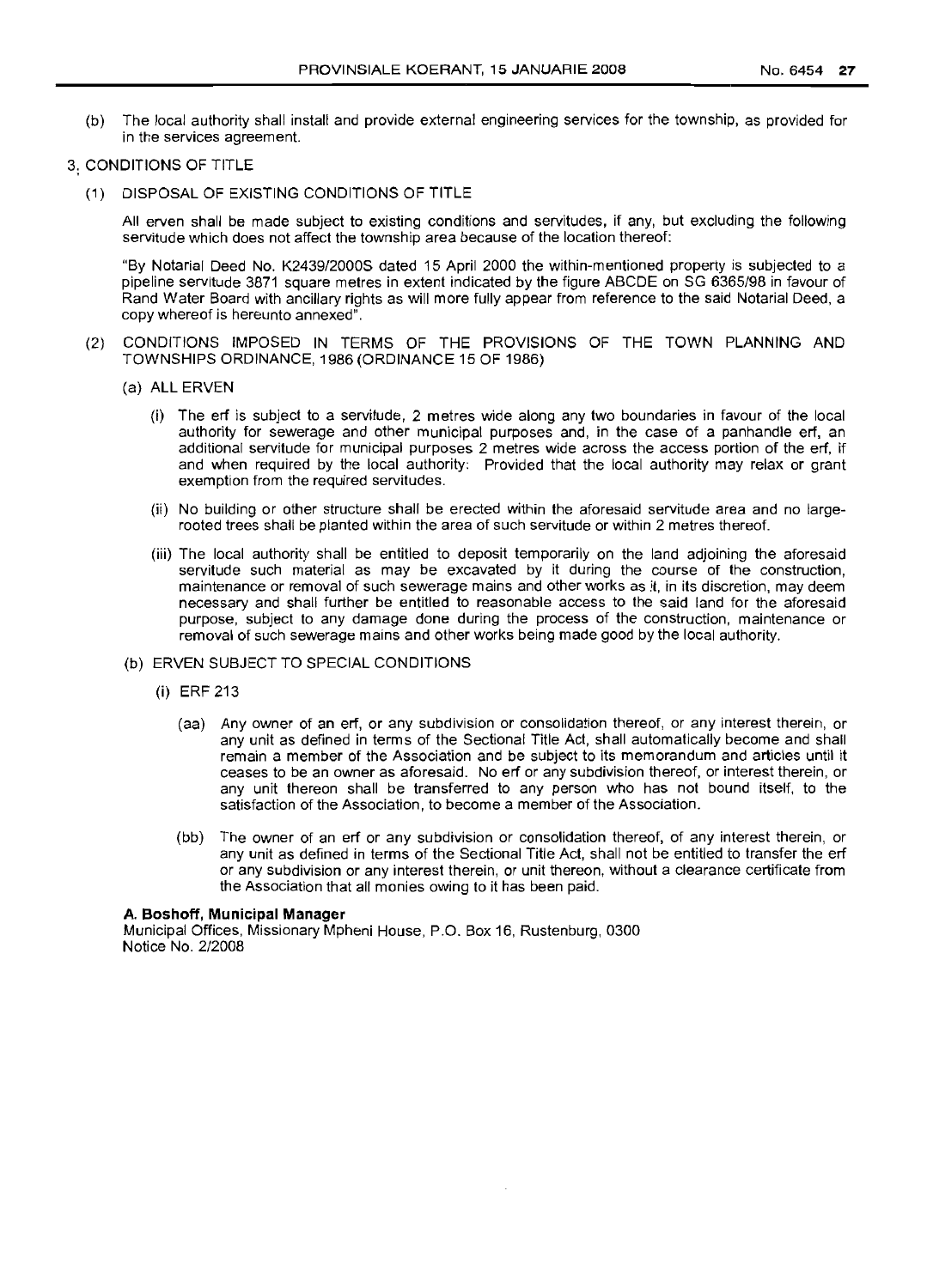# **PLAASLIKE BESTUURSKENNISGEWING 3**

## **RUSTENBURG PLAASLIKE MUNISIPALITEIT**

#### **VERKLARING TOT GOEDGEKEURDE DORP**

Ingevolge artikel 103 van die Ordonnansie op Dorpsbeplanning en Dorpe, 1986 (Ordonnansie 15 van 1986) verklaar die Rustenburg Plaaslike Munisipaliteit hierby die dorp Waterval East Uitbreiding 39 tot 'n goedgekeurde dorp onderworpe aan die voorwaardes uiteengesit in die bygaande skedule.

## SKEDULE

VOORWAARDES WAARONDER DIE AANSOEK OM DORPSTIGTING INGEVOLGE DIE BEPALINGS VAN HOOFSTUK **III** VAN DIE ORDONNANSIE OP DORPSBEPLANNING EN DORPE, 1986 (ORDONNANSIE 15 VAN 1986) OP GEDEELTE 186 ('N GEDEELTE VAN GEDEELTE 17) VAN DIE PLAAS WATERVAL NO. 306-JQ, NDORDWES PROVINSIE DEUR DOUBLE 0 G BUILDING CONTRACTORS BK (1996/039688/23) (HIERNA DIE DORPSTIGTER GENOEM) EN SYNDE DIE GEREGISTREERDE EIENAAR VAN DIE GROND, GOEDGEKEUR IS.

## 1. STIGTINGSVOORWAARDES

(1) NAAM

Die naam van die dorp sal wees Waterval East Uitbreiding 39.

(2) UITLEG 1ONTWERP

Die dorp sal bestaan uit erwe en strate soos aangedui op Aigemene Plan LG No. 9311/2007.

(3) VERWYDERING, VERPLASING, MODIFISERING OF DIE VERVANGING VAN BESTAANDE POSKANTOOR- / TELKOM LITRUSTING

Indien dit as gevolg van die stigting van die dorp nodig word om enige bestaande Poskantoor- 1 Telkom uitrusting te verwyder, te verplaas, te modifiseer of te vervang moet die koste daarvan deur die dorpstigter gedra word.

(4) VOORSIENING EN OPRIGTING VAN PADTEKENS, PADMERKE, STRAATNAAMBORDE EN INLIGTINGSTEKENS

Die dorpstigter moet op eie koste die nodige reëlings tref vir die voorsiening van padtekens, padmerke, straatname en inligtingstekens tot bevrediging van die Rustenburg Plaaslike Munisipaliteit.

(5) OMGEWINGSBESTUUR

Die dorpstigter rnoet toesien dat aile voorwaardes opqele deur die Departement van Landbou, Bewaring en Omgewingsake ingevolge die "Record-of-Decision (ROD)" uitgereik deur die voorgenoemde Departement op 23 Junie 2006 kragtens EIA 331/2004NW nagekom word.

## (6) HUISEIENAARSVERENIGING

- (a) 'n Huiseienaarsvereniging of soortgelyke entiteit moet gestig word ingevolge die bepalings van Artikel 21 van die Wet op Maatskappye, 1973 (Wet 61 van 1973) welke Vereniging volle verantwoordelikheid sal dra vir die funksionering en behoorlike instandhouding van die privaat parke (Erwe 212 en 214) welke erwe oorgedra sal word aan die Huiseienaarsvereniging of soortgelyke entiteit.
- (b) Geen van die erwe binne die dorpsgebied of die onderverdeelde gedeeltes of konsolidasie daarvan, of enige belang daarin, of enige eenheid soos omskryf in terme van die Deeltitelwet, mag oorgedra word aan kopers alvorens sodanige koper 'n lid van die Huiseienaarsvereniging soos gemeld in subparagraaf (a) hierbo geword het. Hierdie is 'n verpligte lidmaatskap en moet geregistreer word as 'n voorwaarde teen die Titelaktes van die vermelde erwe en onderverdeelde gedeeltes of konsolidasie daarvan.
- (c) Die eienaar van die erf of enige onderverdeling of konsolidasie daarvan, of enige belang daarin, of enige eenheid soos omskryf in terme van die Deeltitelwet, sal nie geregtig wees om die erf of enige onderverdeling of enige belang daarin of eenheid daarop oor te dra sonder 'n uitklaringsertifikaat vanaf die Vereniging dat aile gelde daaraan verskuldig betaal is nie.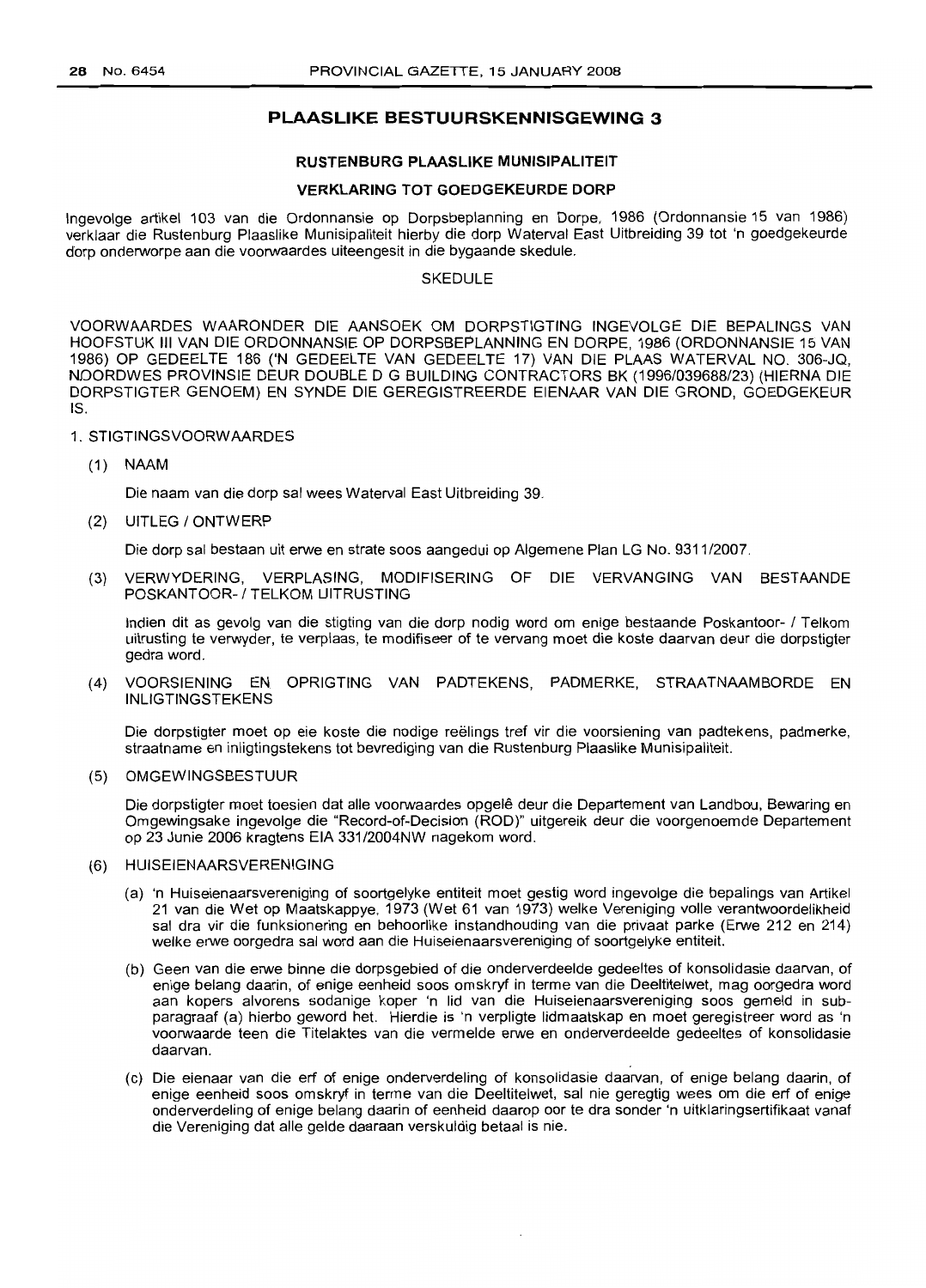## 2. VOORWAARDES WAARAAN VOLDOEN MOET WORD VOOR DIE ERWE IN DIE DORP REGISTREERBAAR **WORD**

INSTALLASIE EN VOORSIENING VAN DIENSTE

- Die dorpstigter moet interne ingenieursdienste in die dorp installeer en voorsien ooreenkomstig die diensteooreenkoms.
- (b) Die plaaslike owerheid moet eksterne ingenieursdienste vir die dorp installeer en voorsien ooreenkomstig die diensteooreenkoms.

## 3. TITELVOORWAARDES

(1) BESKIKKING OOR BESTAANDE TITELVOORWAARDES

Aile erwe sal onderworpe gestel word aan bestaande voorwaardes en serwitute, indien daar is, maar .uitgesonderd die volgende serwituut wat nie die dorp raak nie weens die ligging daarvan:

- "By Notarial Deed No. *K2439/2000S* dated 15 April 2000 the within-mentioned property is subjected to a pipeline servitude 3871 square metres in extent indicated by the figure ABCDE on SG *6365198* in favour of Rand Water Board with ancillary rights as will more fully appear from reference to the said Notarial Deed, a copy whereof is hereunto annexed"
- (2) VOORWAARDES OPGELe KRAGTENS DIE BEPALINGS VAN DIE ORDONNANSIE OP DORPSBEPLANNING EN DORPE, 1986 (ORDONNANSIE 15 VAN 1986)
	- (a) ALLE ERWE
		- (i) Die erf is onderworpe aan 'n serwituut, 2 meter wyd langs enige twee grense ten gunste van die plaaslike owerheid vir riool- en ander munisipale doeleindes en, in die geval van 'n pypsteelerf, 'n addisionele serwituut van 2 meter wyd, vir munisipale doeleindes, oor die toegangsdeel van die erf, indien en wanneer deur die plaaslike owerheid benodig: Met dien verstande dat die plaaslike owerheid hierdie vereiste serwitute mag verslap of vrystelling daarvan verleen.
		- (ii) Geen gebou of ander struktuur mag opgerig word binne die bogenoemde serwituutgebied nie en geen grootwortelbome mag in die gebied van sodanige serwituut of binne 2 meter daarvan geplant word nie.
		- (iii) Die plaaslike owerheid is daarop geregtig om tydelik op die grond aangrensend aan die voorgenoemde serwituutgebied, sodanige materiaal te stort as wat uitgegrawe mag word in die loop van die konstruksie, onderhoud of verwydering van sodanige hoofrioolleidings of ander werk as wat hy na sy oordeel nodig ag en is voorts geregtig op redelike toegang tot genoemde grond vir bogenoemde doel, onderworpe daaraan dat enige skade aangerig tydens die proses van konstruksie, instandhouding of verwydering van sodanige hoofrioolleidings en ander werk, goed te maak deur die plaaslike owerheid.
	- (b) ERWE ONDERWORPE AAN SPESIALE VOORWAARDES
		- (i) ERF 213
			- (aa) Enige eienaar van 'n erf, of enige onderverdeling of konsolidasie daarvan, of enige belang daarin, of enige eenheid soos omskryf in terme van die Deeltitelwet sal outomaties lid word en lid bly van die Huiseienaarsvereniging of soortgelyke instelling en sal onderhewig wees aan die akte van oprigting en statute van sodanige Vereniging totdat eienaarskap soos voormeld beeindig word. Geen erf of enige onderverdeling of konsolidasie daarvan, of belang daarin, of enige eenheid daarop, sal oorgedra word aan enige persoon wat hom 1 haarself nie verbind het, tot die bevrediging van die Huiseienaarsvereniging of soortgelyke instelling om lid van die Vereniging of soortgelyke instelling te word nie.
			- (bb) Die eienaar van die erf of enige onderverdeling of konsolidasie daarvan, of enige belang daarin, of enige eenheid soos omskryf in terme van die Deeltitelwet, sal nie geregtig wees om die erf of enige onderverdeling of enige belang daarin of eenheid daarop oor te dra sonder 'n uitklaringsertifikaat vanaf die Vereniging dat aile gelde daaraan verskuldig betaal is nie.

#### A. Boshoff, **Munisipale Bestuurder**

Munisipale Kantore, Missionary Mpheni House, Posbus 16, Rustenburg, 0300 Kennisgewingnommer *2/2008*